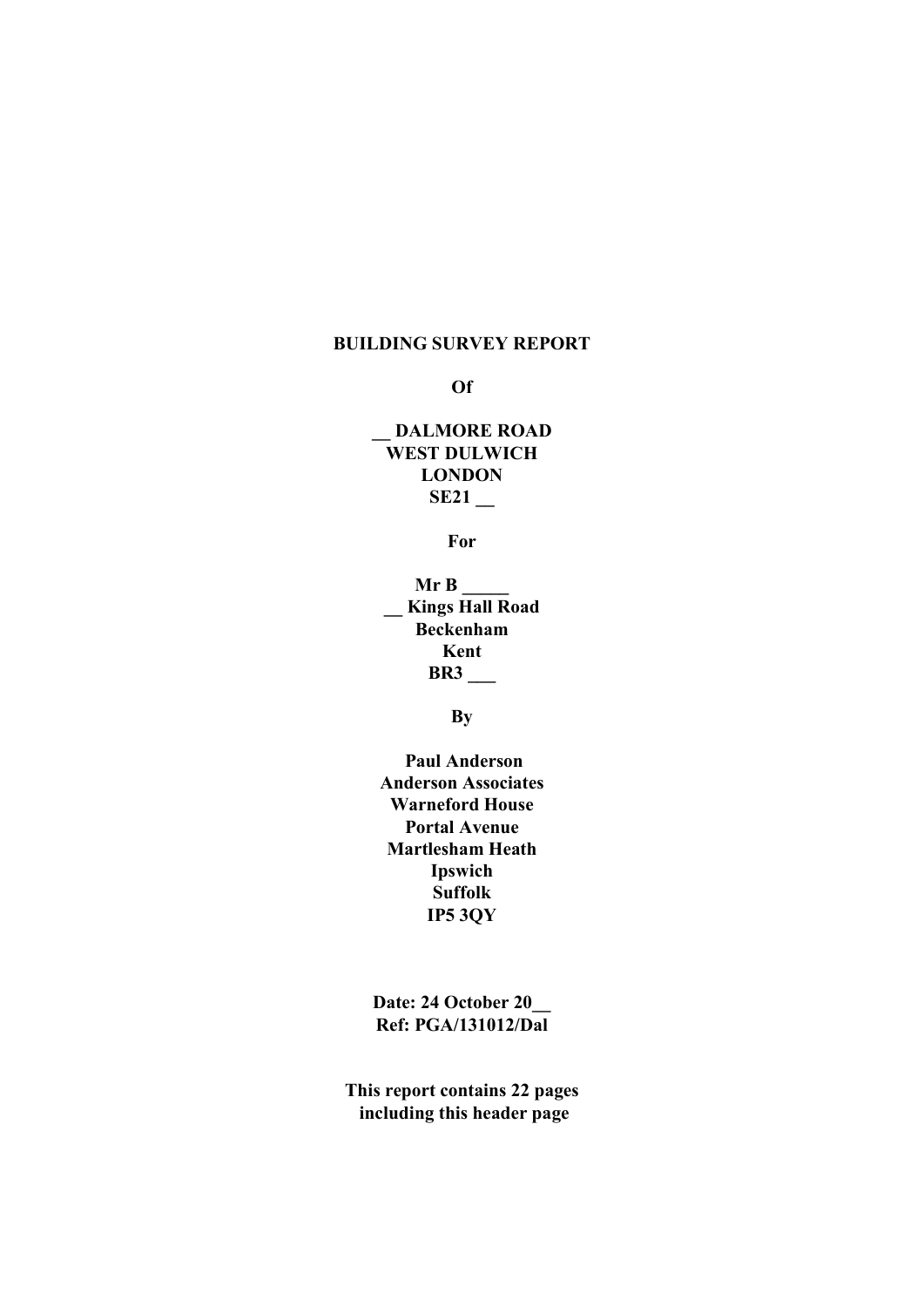# **CONTENTS**

Page No.

|       | <b>PARTICULARS</b>                                                      | $\mathbf{1}$ |
|-------|-------------------------------------------------------------------------|--------------|
| 1.00  | <b>CONDITIONS AND LIMITATIONS OF SURVEY</b>                             | 1&2          |
| 2.00  | <b>SITE</b>                                                             | 3            |
| 3.00  | <b>DESIGN</b>                                                           | 3            |
| 4.00  | <b>STRUCTURE</b>                                                        | 4            |
| 5.00  | <b>FABRIC</b>                                                           | 6            |
| 6.00  | <b>SERVICES</b>                                                         | 11           |
| 7.00  | <b>FITTINGS AND FINISHES</b>                                            | 13           |
| 8.00  | <b>OUTBUILDINGS, GROUNDS AND BOUNDARIES</b>                             | 13           |
| 9.00  | <b>ENVIRONMENTAL FACTORS</b>                                            | 14           |
| 10.00 | <b>FINANCIAL CONSIDERATIONS</b>                                         | 15           |
| 11.00 | <b>CONCLUSIONS</b>                                                      | 17           |
|       | <b>Appendix A - Cost Summary</b><br><b>Appendix B – Contractor List</b> | 18<br>19     |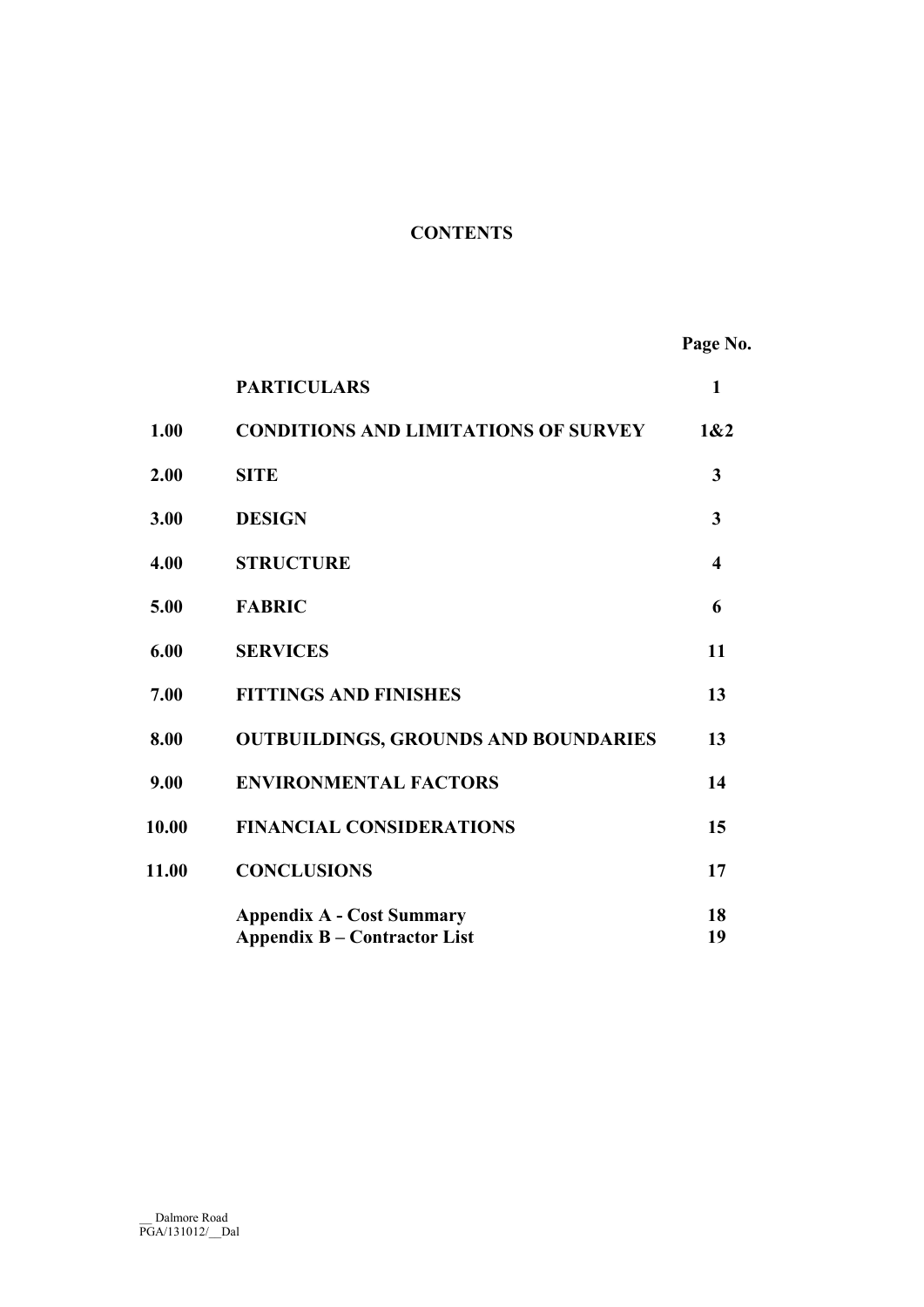#### PARTICULARS

| Property:               | Detached Victorian property |
|-------------------------|-----------------------------|
| Age (approximate):      | 110Years                    |
| Tenure:                 | Freehold                    |
| Use:                    | Owner/Occupier              |
| <b>Inspection Date:</b> | 24 October 2013             |
| Weather:                | Cold, Sunny                 |
| Terms of Reference:     | <b>Building Survey</b>      |
| Special Instructions:   | None                        |

#### 1.00 CONDITIONS AND LIMITATIONS OF SURVEY

A detailed inspection of the dwelling will be undertaken as far as access permits. Advice will be given upon the condition and quality of the structure and fabric. We will indicate where we feel short-lived materials exist and where future faults could occur where these can be reasonably foreseen.

We will make comment upon any adverse highway, planning or environmental factors, which are likely to affect the property both now and in the foreseeable future, as far as are apparent during our inspection. Naturally, enquiries to confirm this information must also be undertaken by your legal adviser in the normal manner. In addition, your legal adviser should establish that adequate planning approval and building regulation consent has been obtained on any relevant development or building works already undertaken.

Unless we advise you to the contrary in our report, all comments upon leases, guarantees, tenancies, legal restrictions, license agreements, trading accounts or other relevant matters will be based upon information gathered verbally from the client, occupier or other person stated with the report, unless confirmed in writing by your legal adviser.

An inspection of the boundaries will be made and we will comment upon any poorly defined areas. We will also comment upon any obvious physical encumbrances to the property, e.g. rights of way, casements, tenancies, etc. However, some encumbrances may not be obvious from an inspection and it is for your legal adviser to make more categorical investigations.

Every effort will be made to inspect as much of the building as possible. We would particularly wish to stress the limitations of our inspection, insofar as we cannot comment upon those areas obscured or inaccessible and neither can we say whether such areas are free from defect. In particular where the property is furnished, it is normally the case that some areas cannot he inspected, e.g. below fitted carpets, and behind/under heavy/fixed furniture fixtures and fittings and other effects. Naturally where we consider a fault may be concealed, further investigation will be recommended.

Our comments and recommendations within the report will be based on a single inspection. No monitoring of cracks, damp areas or other faults will be possible. Without the benefit of re-inspection of the property over time it may not be possible to come to categorical conclusions in some instances. We will indicate where further investigation or monitoring would be prudent. We have not investigated whether the site is or has been contaminated. Your legal advisor should investigate what the previous use of the property was prior to purchase.

No investigation of the sub-soil or its foundations will be undertaken or any trial bore holes dug. If from examination of the building above ground level there are indications of movement, failure of the foundations or other reason to suspect subsidence, heave or landslip problems, we will make appropriate comments and advise you where we feel further specialist investigations would be prudent.

For the purpose of the report we will assume that no high alumina cement concrete, calcium chloride additive or other deleterious material has been used in the construction of any part of the building unless expressly stated to the contrary in the report. No tests of asbestos material will he undertaken but where possible we will indicate where it exists and whether it is likely to be a health hazard.

Where securely fixed floorboards, such as modern tongued and groove variety are laid to floors it is usually not possible to lift them without damage. We will try to lift some floorboards to undertake an inspection of the sub floor void where there are exposed loose boards that can be lifted without damage. This will naturally only be undertaken with the consent of the vendor or occupier. No comprehensive inspection of the sub floor void is therefore normally possible. We will indicate in our report where these inspections were made and specific advice will be limited to these areas. More general comments will apply to the floors as a whole.

All roof spaces and cellars will be inspected where access hatches are reasonably accessible and of an adequate size. Naturally we cannot comment upon the form of construction or condition of these areas where no inspection is undertaken. Neither can we say that these areas have adequate thermal insulation or ventilation and whether any vapour barriers have been incorporated, where this is appropriate.

We are equipped with a portable ladder extending to a height of about 3 metres. Close inspection of areas beyond this height, for example, flat roofs to two storey buildings, dormer roof windows, chimney stacks, valley, etc., can only be undertaken where reasonable access exists. We will be pleased to arrange for more detailed access where this has been confirmed in writing with you prior to our inspection. Additional charges will be applicable. No inspection of chimney flues or linings will be possible unless and accessible flue door exists. Neither will it be possible to determine the performance of flues or fires.

Except where it forms part of the structure of the dwelling, only a superficial inspection of garages and outbuildings will be undertaken. Moreover a superficial inspection only will be undertaken to garden walls, gardens, fences, paths, etc. We can, of course, undertake a more detailed inspection of these areas where this has been agreed in writing with you prior to our inspection.

A visual inspection only will be undertaken to services as far as access permits. This will include electric wiring, gas services, underground drain systems, plumbing and heating. Unless agreed prior to our survey inspection, no specialist tests will be undertaken to services. In particular it will be necessary to undertake a specialist pressure test of drains before we could say whether there are any leaks present. Where we do have cause to suspect fault or shortcomings to services as a result of our inspection, we will recommend where specialist tests would be prudent.

The fee we have quoted for our Building Survey is exclusive of the cost of specialist contractors attending the properly, carrying out tests and providing written reports. Their fees must be confirmed in writing prior to their inspections and settled by you. Whilst we can select specialist firms whose work is known to us and who have provided satisfactory services in the past, we are not to be held responsible for any damage or negligence caused by the specialist firm.

No inspection of specialist services or appliances such as lifts, burglar alarms, water softeners, fire alarms, swimming pool systems, filtration plants, air conditioning or other appliances or machinery, will be undertaken. You should arrange for your own specialist inspection if you require a report upon these items. Unless stated in our report to be present, it is not always possible to state whether cavity wall insulation has been installed. We are unable to confirm the type, size, adequacy or condition of cavity wall ties, if used. Thus it will only be where these elements are causing a detectable fault at the time of our inspection that a report will be made upon them.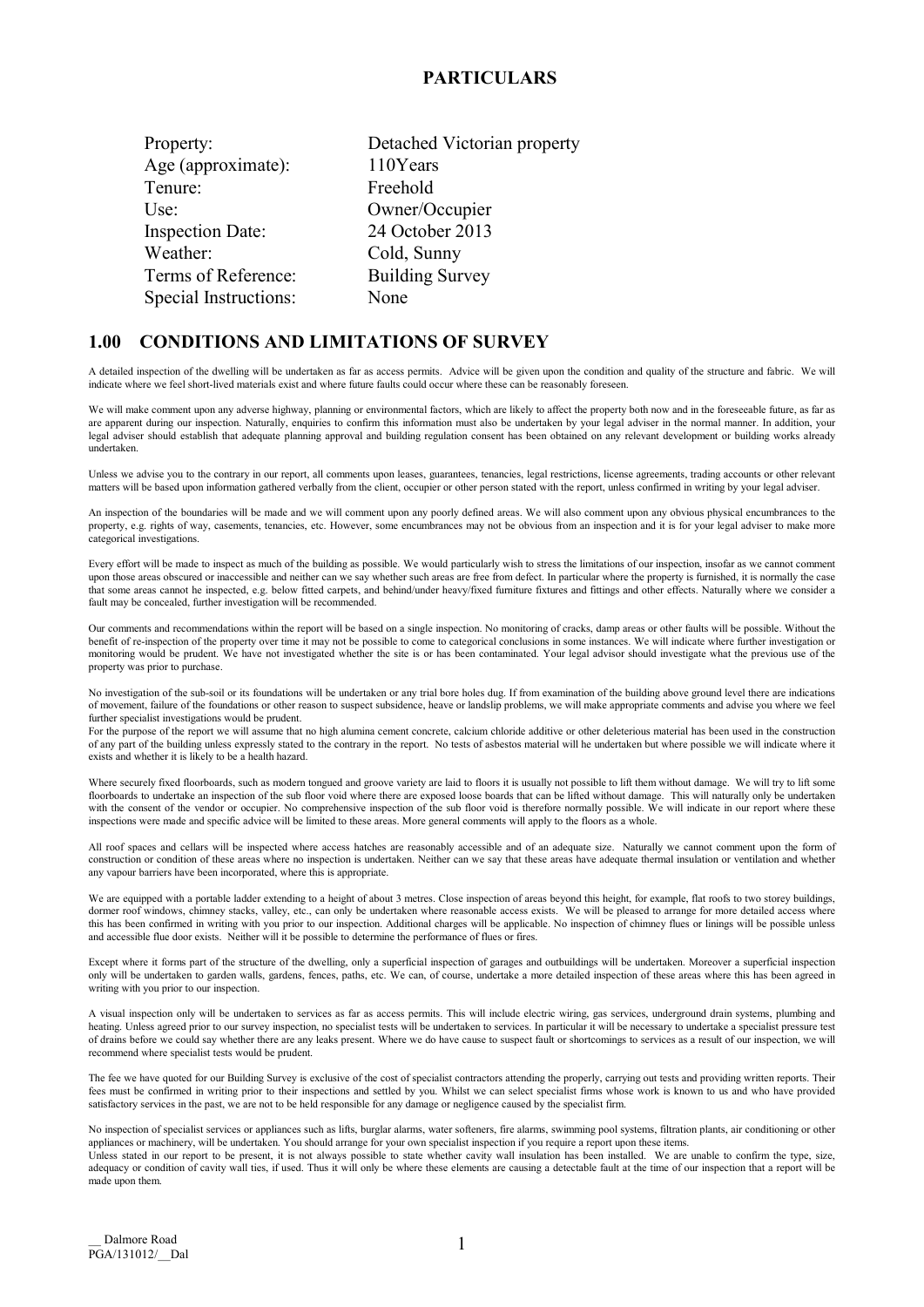It will be assumed in our report that you have personally inspected the property and that you have satisfied yourself that the size, type and layout of the -accommodation, outbuildings and grounds suit your requirements. We would be pleased to advise you upon any particular requirements you have concerning the use or alteration of the property where this has been confirmed in writing prior to our inspection.

We strongly recommend that you obtain all specialist reports, estimates and have further investigation and exposure work carried out prior to a legal commitment to purchase. We also recommend these estimates and reports be forwarded to ourselves and your legal adviser, as appropriate for comment where relevant. When making our report, the following assumptions will he made. Your legal adviser should confirm they are appropriate;

- The property is not subject to any unusual or specialty onerous restrictions, encumbrances or outgoings and that good title can be shown.
- The property and its value are unaffected by any matters which would be revealed by a local search and replies to usual enquiries, or by any statutory notice, and that neither the property, nor its condition, nor its use, nor its intended use, is or will be unlawful.
- That inspection of those parts which have not been inspected would neither reveal material defects not known to the inspecting surveyor or will have an adverse effect on the property that may affect its sale or purchase.

That any alterations or additions in the form of material developments already carried out to the property have, where required, been granted all relevant local authority approval.

The report will be confidential to you, your professional adviser and any other person expressly stated in our report. We accept responsibility to you alone and that the report will be prepared with skill, care and diligence reasonable to be expected of a competent Chartered Surveyor. We accept no responsibility whatsoever to any person other than yourself; any such person relies upon the contents of the report at their own risk if the whole or any part of this report or any reference is to be included in any published document, circular, or statement without Anderson Associates Chartered Surveyors' prior written approval. .

If after occupation a defect is found the Surveyor must be informed in the first instance and before any remedial action is taken. Failure to do this could invalidate/effect any claim made against the Surveyor.

© Anderson Associates 2005

### 2.00 SITE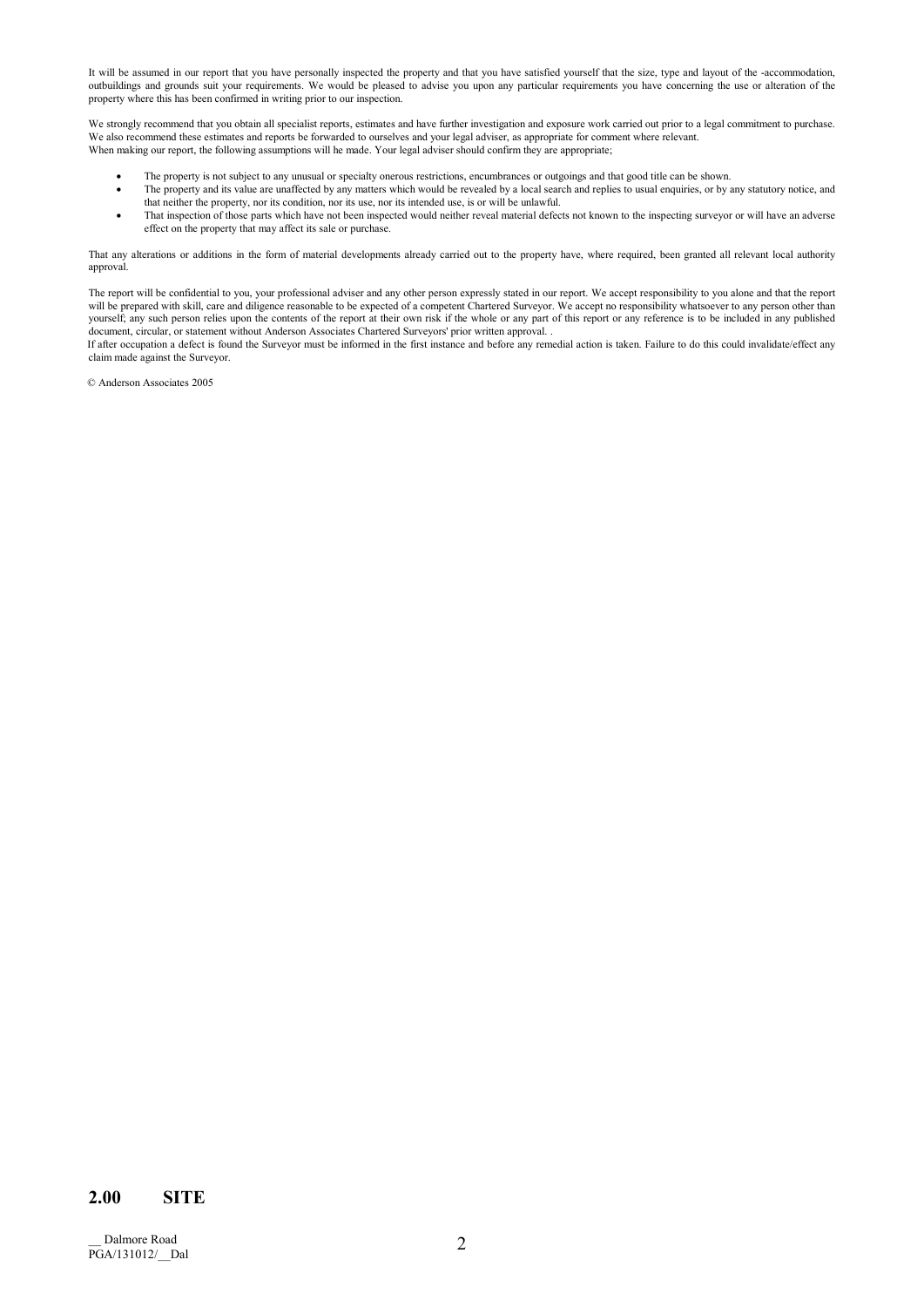Consider the nature of the area, the immediate surroundings, the site and any physical encumbrances. Review their effect on the structure and enjoyment of the property.

2.01 The property is located in an established residential area developed around the 1900's. There is a mix of various sized residential accommodation within Dalmore Road and adjacent roads. Dalmore Road is located off the A205 Thurlow Park Road and has good links with the A2. The nearest stations are West Dulwich and Tulse Hill.

# 3.00 DESIGN

Review the accommodation and its layout, assess modernization's and alterations, appraise the buildings for the use to which it is being put, have regard to the features of particular concern's interest.

3.01 The property is considered to be a late Victorian detached dwelling, two storeys high, with hipped pitched up roofs.

> There is a pitched roof single storey bay window to the front elevation with a single storey flat roof addition and conservatory to the rear.

 Walls appear to be predominantly load-bearing solid brickwork and main roof slopes are covered with slates.

Windows are of open pane design and the main entrance door is set back to the centre of the property within the recessed open porch.

The accommodation internally includes:

 Ground Floor – From the front door the hall leads to two reception rooms with stairs leading down to a further reception room, wc, kitchen and utility to the rear. Doors off the utility and rear reception lead to the conservatory and rear garden with side access to the front.

 Cellar – Below the main stairs steps lead down to the basement comprising a number of storage rooms.

 First Floor – Off the landing stairs lead to the first floor comprising four bedrooms. Second Floor - Off the first floor the landing stairs lead to a further bedroom and bathroom with separate wc.

# 3.02 External

The front garden comprises terracotta tiled path leading up to the front door. The remainder of the front is hardstanding for off street parking with lawn and shrub areas. A gate to the side leads to the rear garden

The rear garden comprises paved patio, lawn and shrub areas.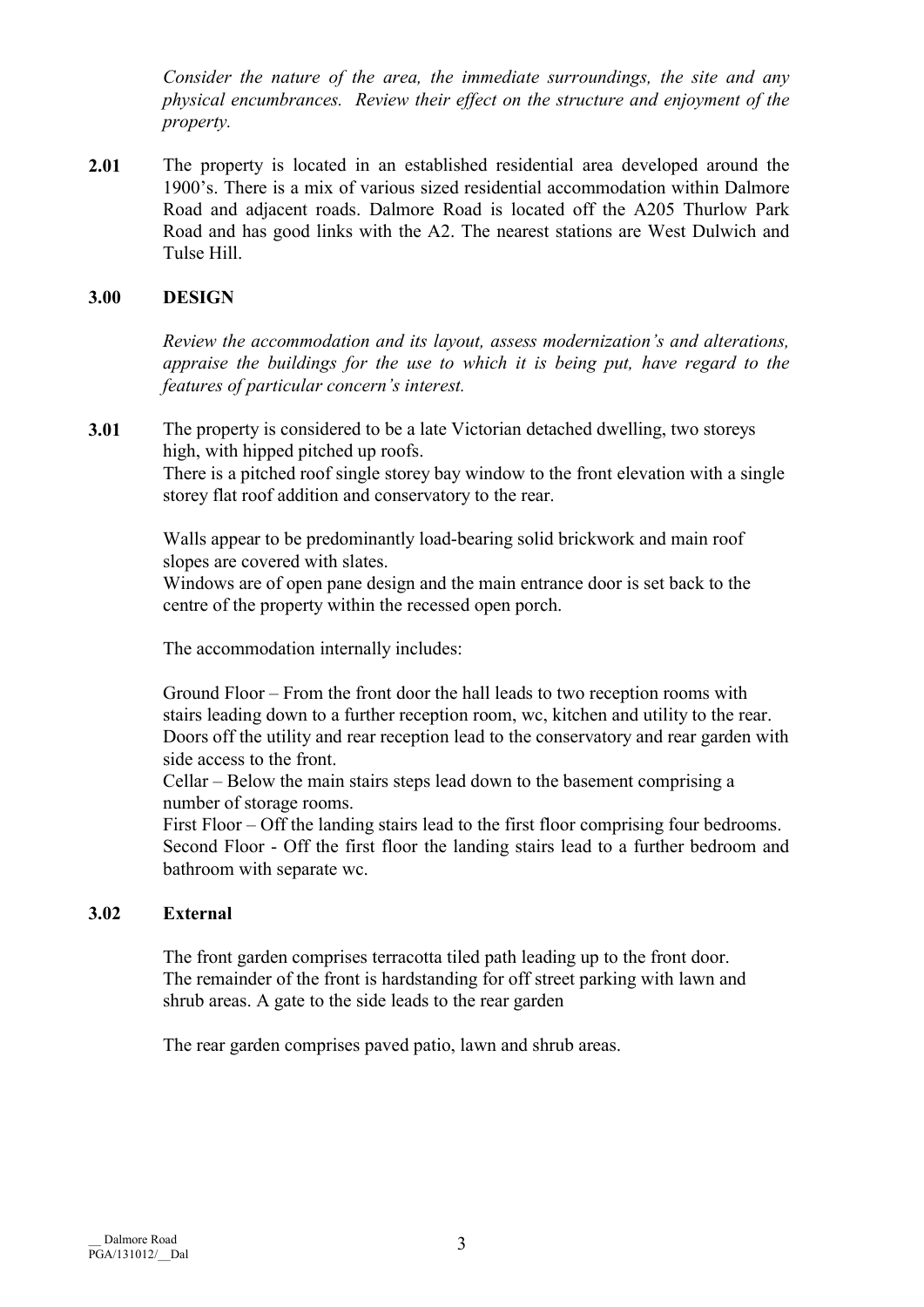# 4.00 STRUCTURE

Establish how the building is structurally framed, check the condition and the adequacy of the structure, note any movement or deflection in the structure, advise on remedial works and assess the condition of the foundation.

# 4.01 Framework

The external walls are believed to be of solid brickwork construction with some masonry around the front windows and door.

Floors are of suspended timber/solid construction. The main roof is of traditional timber design with slate covering.

Other walls within the house are brick or load-bearing brickwork with some timber stud partition walls.

4.02 External walls appear upright with door and window openings reasonably true and well formed.

> It was noted that some of the timber floors were springy when walked on. They are adequate to support normal domestic loadings but this suggests that the joist dimensions could have been greater or additional cross support used to eliminate this. It is not considered serious.

- 4.03 The roof coverings are original with the normal wear and tear associated with this age and type of roof.
- 4.04 They are in generally reasonable condition for their age. A more detailed assessment is covered later in the report.

# 4.05 Foundations

 These were not inspected, but there is no evidence to suggest that the foundations are not in reasonable order.

#### Basement

 Unusually, the basement is reasonably dry. No form of waterproofing or tanking is present to the basement walls. The basement provides substantial storage. The head height is low.

It is adequate for storage but no delicate or valuable items should be stored there unless major damproofing works are undertaken.

 It would be possible to convert the basement into habitable accommodation although the biggest problem would be achieving adequate head height. Lowering the floor requires major structural works to support the foundations which would undoubtedly be exposed.

No allowance has been included for this at this time.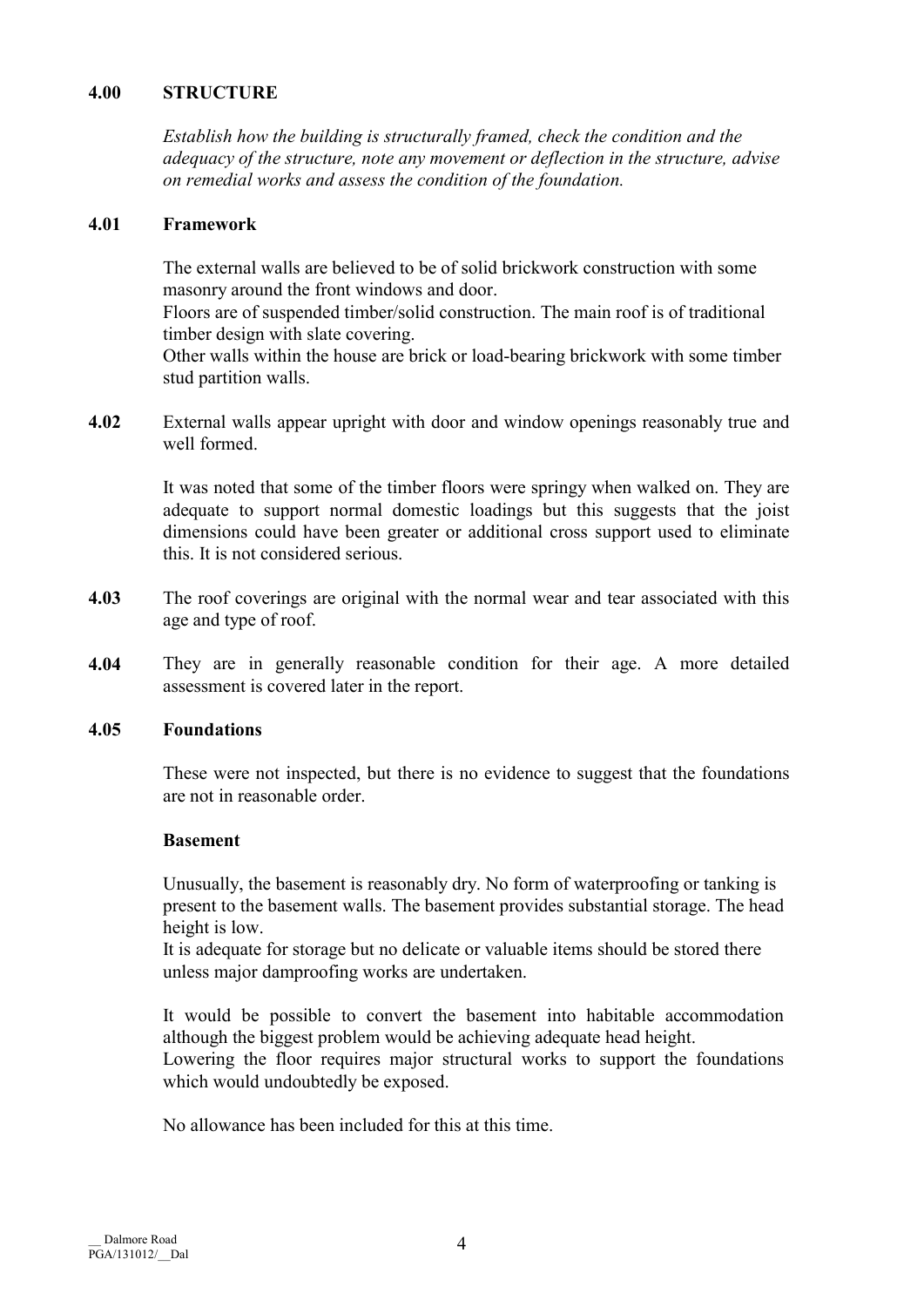# 4.06 Movement All Elevations

 There are no obvious or major signs of heave, slip, sheer or deflection within the external walls of the property. Restricted access prevented a detailed inspection of the upper areas, in particular the left side elevation.

 The brickwork and pointing is in generally good condition for its age and most has been repointed at some time in the past.

 However, patch repairs are required to the brickwork and pointing in isolated areas to all elevations, in particular:

- To the left side of the rear dining room window.
- The brick soldier courses to the first floor rear windows,
- The rear addition walls.
- To the right side rear corner adjacent the first and second floor right side windows. (Temporary protection will be needed to the conservatory roof to access this area).

 Hairline cracking was noted to the right side of the bay window/main house wall at roof floor level and to the right side front bay window inner brick reveal. This is believed to be historical and further progressive or significant movement to this area is considered unlikely.

 The render and masonry is in generally reasonable condition, although isolated areas will require repair when external redecorations are next undertaken.

 The rendered parapet brickwork to the rear addition and conservatory side walls are in fair condition. The tapered render is an unusual detail and it would appear that the original slate DPC and coping stones were left in-situ when the parapet walls were raised to their present height, with new copings added. There are no obvious issues with this but the render will require regular maintenance.

 Based on what could be seen at the time of the inspection there is no evidence of progressive on-going movement and significant future movement to the property would seem unlikely.

The defects can be repaired when external decorations are next undertaken.

 It must be remembered that some cracking, although not always serious is common to this type of house construction of this period and in this area and minor seasonal movement cracking should be expected to continue.

4.06 Repairs to brickwork, pointing and masonry.  $\text{£}1,500$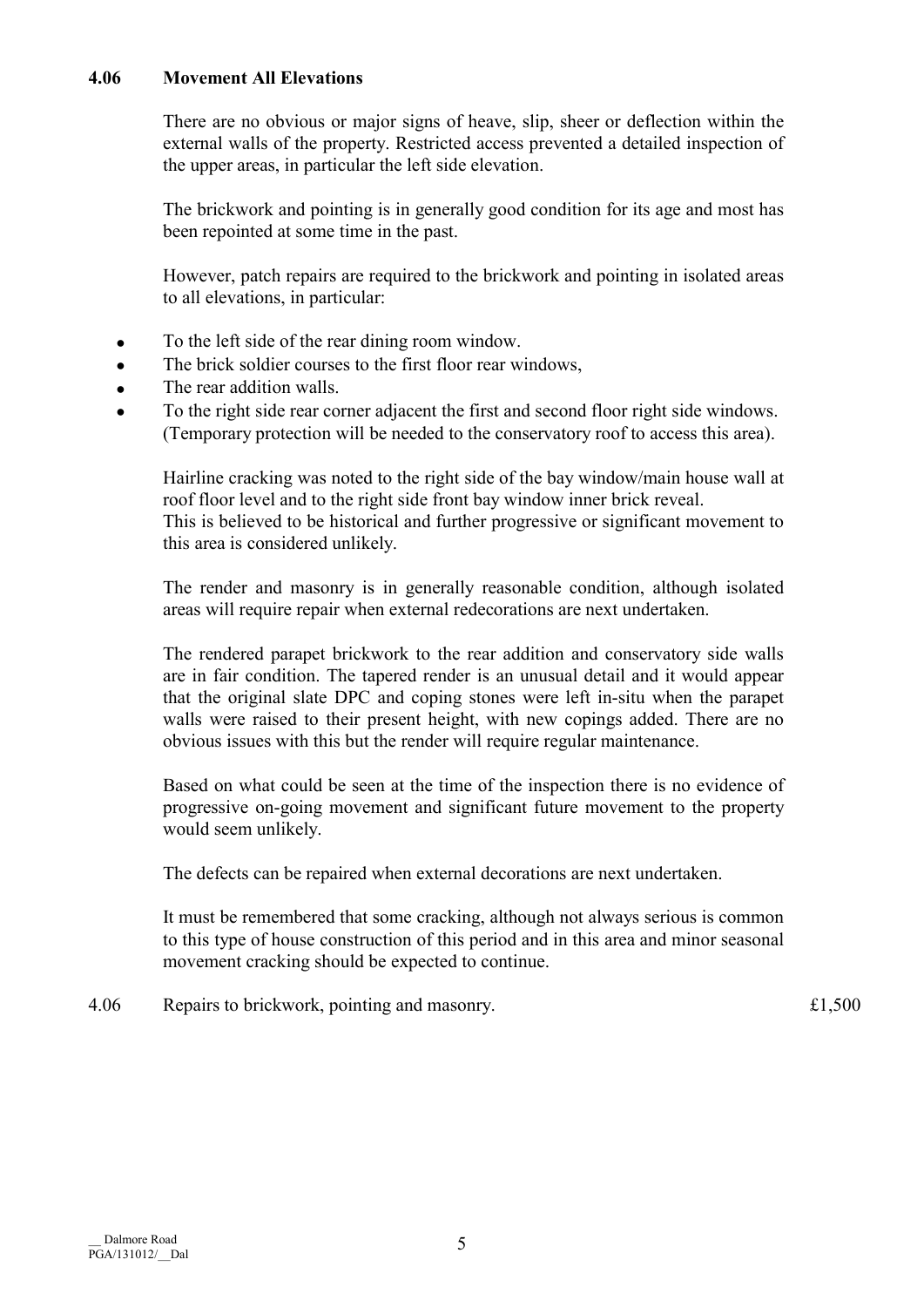# 5.00 FABRIC

Describe briefly the elements in the building, consider the construction, design and condition of each element, emphasize poor building detailing and remedial action required, inspect for damp, worm and rot.

# 5.01 DPC

 There were no obvious signs to suggest that the original damproof course is not working as it should. Fixtures fittings etc prevented a full test to some of the external walls internally.

 Signs of a chemically injected DPC were visible to the rear addition walls. It is uncertain when this was installed or if guarantees are available and can be transferred to a new owner. No doubt your solicitor will check and advise accordingly.

 This injected DPC is not working as intended as medium to high level damp readings were detected to the rear addition external walls internally, in addition to the kitchen, rear reception, utility and wc walls.

 The rendered plinth to the external walls extends to the ground and is bridging the DPC. This is contributing to the damp ingress. This should be removed and the brickwork made good.

 The external ground levels are high to all elevations in relation to the original DPC and should be reduced to a minimum of 150mm below the DPC. Particularly to the rear and right side.

 The patio and right side path were believed laid around 2007. The ground was not sufficiently reduced prior to the paving being laid. This has resulted in the ground levels being between 200mm and 400mm too high in relation to the original DPC.

 The ground levels to these areas should be reduced to remove the source of the damp ingress recorded to the walls.

 This will involve removing the paving excavating the high ground levels and reinstating the paving and patio. This will be expensive and disruptive.

 Brickwork lightwells have been formed around the basement windows to the front and right side. The lower render to the walls has been extended around into these. No form of waterproofing or tanking is present to the lightwell brick walls or basement walls. Damp ingress was noted to these from the high ground levels.

 This is a poor detail and is allowing damp ingress into the basement walls, accelerating deterioration of the render and lightwell walls.

 These high ground levels should ideally be excavated back and down to 150mm below the existing basement floor level, with a new retaining wall constructed to the front and sides to hold back the upper ground.

 This work is not as essential and the works required to the rear and side areas, as it is only the basement area affected. It should still however be undertaken.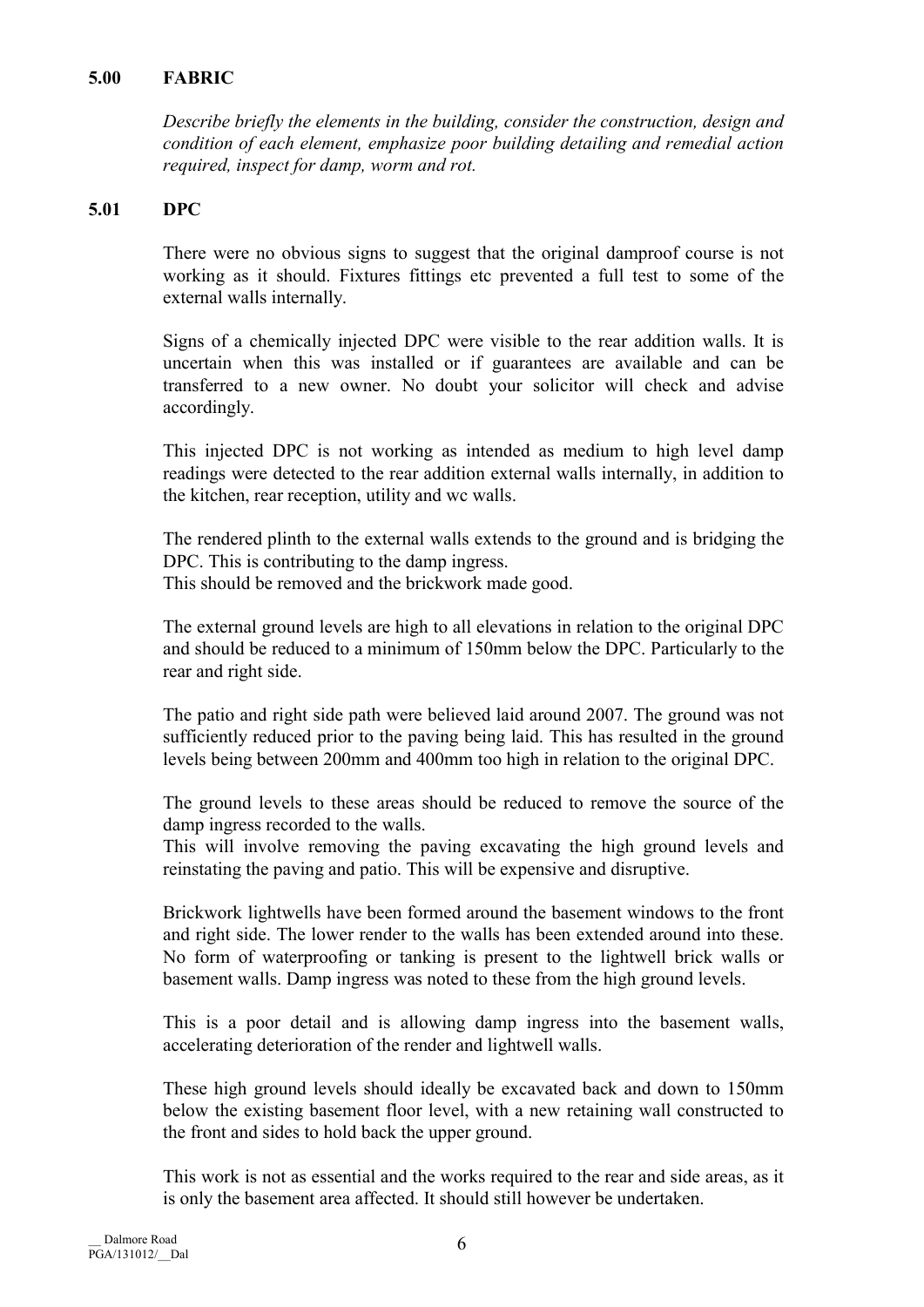Moss around the rear conservatory gully is indicative of retained damp, due to the discharge angle of the downpipe and it should be extended into the gully. (See 6.06)

 Airbricks were noted to the external walls although these do not appear adequate and additional ventilation should be provided to the floor voids.

 The above works, whilst removing the cause of the damp internally will not remove the entire damp problem. The areas should eventually dry out to acceptable levels but this could take up to 12-18 months.

| 5.01 | Remove plinth & repair brickwork.                               | £1,200 |
|------|-----------------------------------------------------------------|--------|
| 5.01 | Reduce levels of rear patio and side path and reinstate paving. | £3,500 |
| 5.01 | Reduce front ground levels and construct new retaining wall.    | £4,000 |
| 5.01 | Install additional airbricks to external walls.                 | £400   |

Note: The above external issues that need addressing means there is a higher than normal possibility of potential rot and decay issues with the sub-floor timbers. The above works should be undertaken to reduce this likelihood. There were however, no obvious issues noted with the limited inspection that was available. (See 5.12)

# 5.02 Chimney Stacks

A ground level inspection of the chimneystacks was undertaken. They appeared to be in reasonable condition. It is understood the front and right side stacks have had some work done but not the left or rear stacks.

The left side stack could not be properly inspected but some repointing is required.

 The rear stack housing the boiler flue is leaning towards the roof. This will require partially taking down and/or rebuilding. The flue will need to be rerouted.

A tower scaffold should be used to access the chimney stack and roof areas.

5.02 Maintenance and repairs to chimney stacks.  $\pounds 1,000$ 

A roofer can provide costings as required on inspection, normally free of charge.

# 5.03 Roofs

 A ground level and internal inspection of the main roof and void was done. Restricted access prevented a proper inspection of the left side roof slope.

 The main roof is original and there is no roofing felt below the slates. This is not necessarily a major problem as there were no signs within the roof void or on the ceilings to the first floor rooms to suggest any major problems.

 Isolated signs of water ingress were seen to some of the timbers although this is believed historical and not considered serious.

 The underside of the slates are in reasonable order with no significant delamination noted to their surfaces.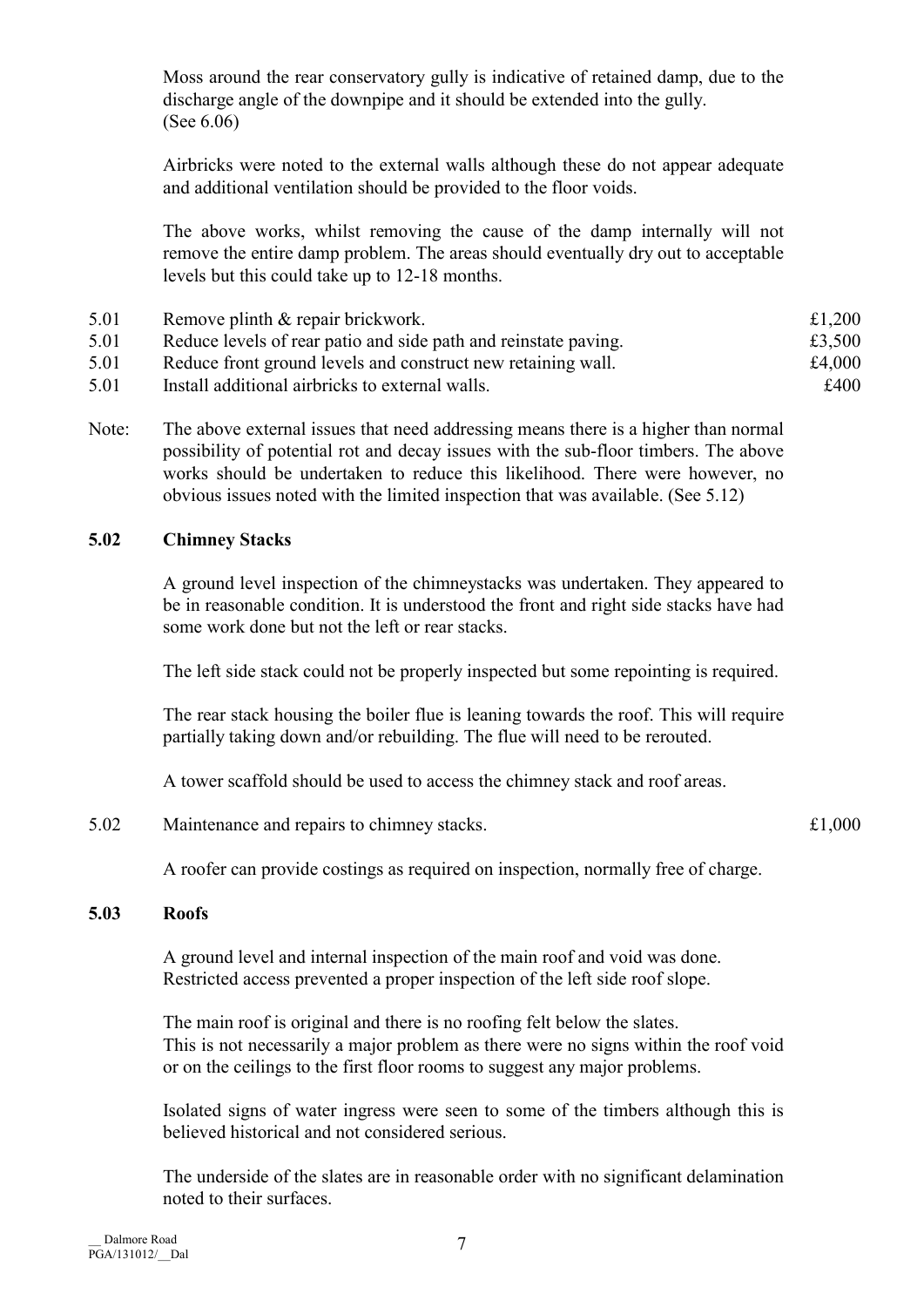It is understood the main roof has had routine maintenance done to it over the last few years. It is in generally reasonable condition considering its age but a general overhaul is required.

 There is no reason why with proper routine maintenance the existing roof should not last another 10-15 years. Although this regular maintenance must be carried out to ensure the roof does not deteriorate and allow water ingress internally.

 This annual maintenance provides short term relief, it is not considered cost effective long term and consideration should be given to the renewal of the roofs coverings sooner, although there is no suggestion this is required immediately.

 No insulation is present to the sloping sections of the ceilings to the top floor rooms. If installed it is required to have a minimum 50mm air gap between the top of the insulation and the underside of the roof to avoid potential condensation problems. There are no issues with these areas but insulation should be improved.

 The bay window pitched roof and rear addition flat roofs are in good condition. It is understood the flat roof was recovered in 2012. Both are poorly ventilated and are unlikely to be adequately insulated.

A number of wasps' nests require removal from the main roof void.

| 5.03 | General overhaul of main roof.          | £1,200 |
|------|-----------------------------------------|--------|
| 5.03 | Annual repairs until roof is recovered. | £500   |
| 5.03 | Improve ventilation to roofs.           | £1,800 |

# 5.04 Windows

 Windows comprise original timber sliding sash and casements. All are in generally reasonable condition.

 Overhaul all sash and casement windows. Renew broken sash cords worn parting and staff beads, renew missing putties, lubricate locks and hinges and seal window reveals in flexible mastic.

 Externally remaining painted areas are in generally fair order. It is understood external decorations were undertaken in 2010.

However, paint finishes are showing early signs of deterioration and decay was noted in places to the lower frames and cills and repairs are required.

 New decorations will be required to previously painted areas within the next 1-2 years to avoid further deterioration.

| 5.04 | Repair and overhaul timber windows. (Provisional sum)          | £2,500 |
|------|----------------------------------------------------------------|--------|
| 5.04 | External decorations to all previous painted joinery. (Year 3) | £3,500 |
| 5.04 | Scaffold access. (Provisional sum)                             | £3,000 |

# 5.05 Doors

 External doors to the property are part glazed timber and uPVC. Internal doors are a mix of unglazed/panel type. Doors are in generally good order.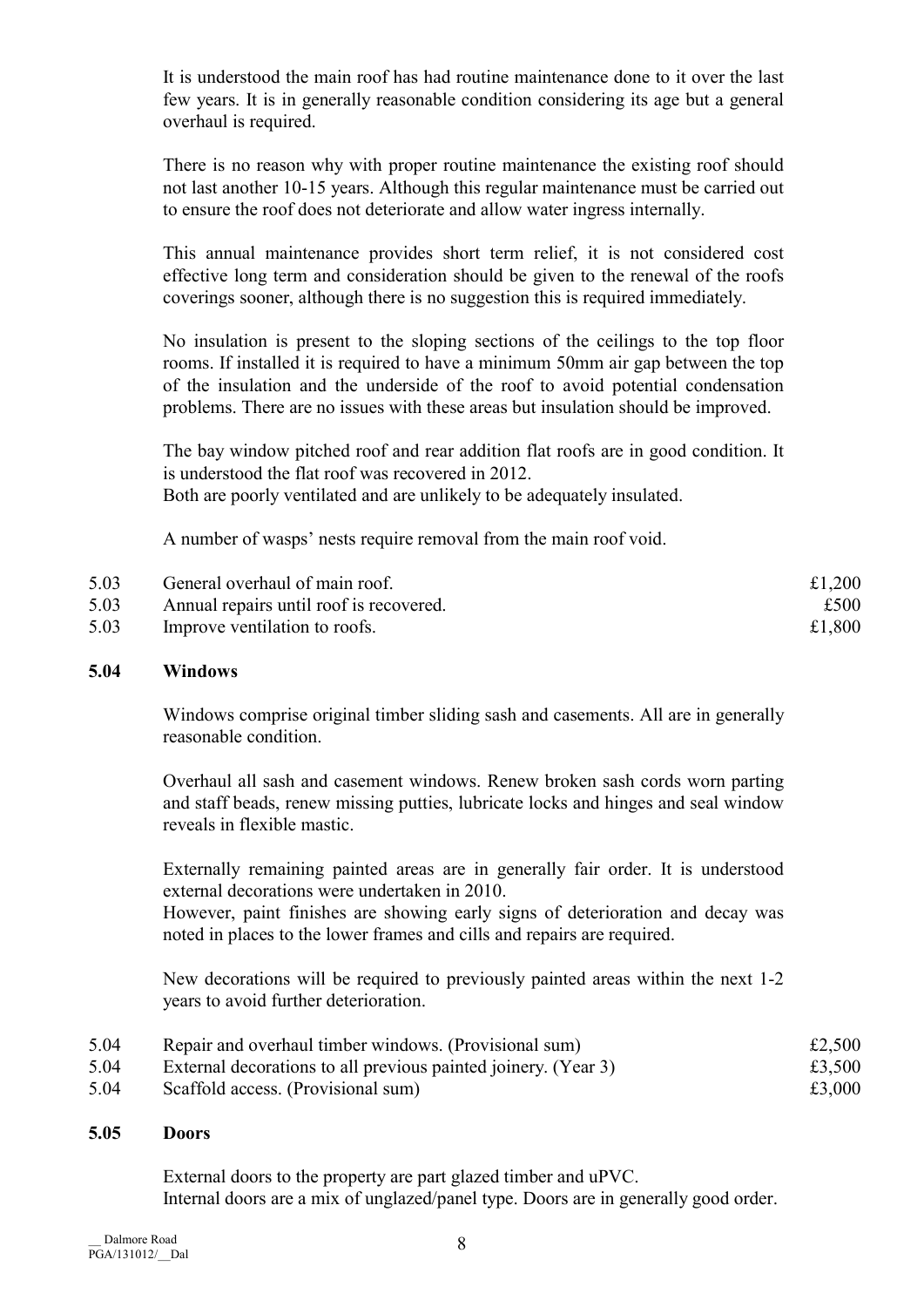mechanisms, catches and rubber seals require regular checks to ensure they are working properly. They should also be cleaned regularly to reduce the affect of airborne chemical pollutants on the window surfaces.

 Sealed double glazed door and window units only generally last for between 10-15 years. The seals deteriorate causing misting and condensation to the air gap. If the doors are in excess of this age some replacements should be allowed for.

UPVC doors require regular attention to maintain their performance. The lock

 Your solicitor should ensure that FENSA certification is available for the uPVC doors if required.

# 5.06 Internal Walls

 Walls are plastered throughout with tiling to the bathroom, wc, utility and kitchen. Surfaces are in generally good condition.

 There will be areas of defective plaster detected when fixtures and fittings are removed. Particularly to the damp areas.

The full extent of re-plastering needed will only be determined when the walls are stripped prior to internal decoration.

 Minor hairline cracks were noted in places, particularly at wall and ceiling junctions. None are considered serious and can be attended to when next undertaking internal redecorations.

5.06 Repairs to internal plastered walls.  $\pounds 400$ 

# 5.07 Fire Places

Fireplaces are open but believed unused and appear adequately vented.

 It is important that if any solid fuel or gas fires are used or installed, they are serviced and flues swept annually so exhaust gases can escape freely. The build up of carbon monoxide gas due to blocked flues can be lethal.

Consideration should be given to installing stainless steel flexible flue liners to any used fireplaces to allow proper discharge of gasses to the air.

 As a minimum a smoke test should be undertaken to any fireplaces intended to be used to ensure the flue draws properly.

5.07 Sweep chimneys and smoke test to fireplaces. (If used)  $\text{\pounds}300$ 

# 5.08 Ceilings

 The ceilings are lath and plaster or plaster skim on plasterboard. They are in generally fair order although some minor hairline cracking, sagging and uneven areas were evident, particularly to the bedrooms.

Defects can be attended to when next undertaking internal redecorations.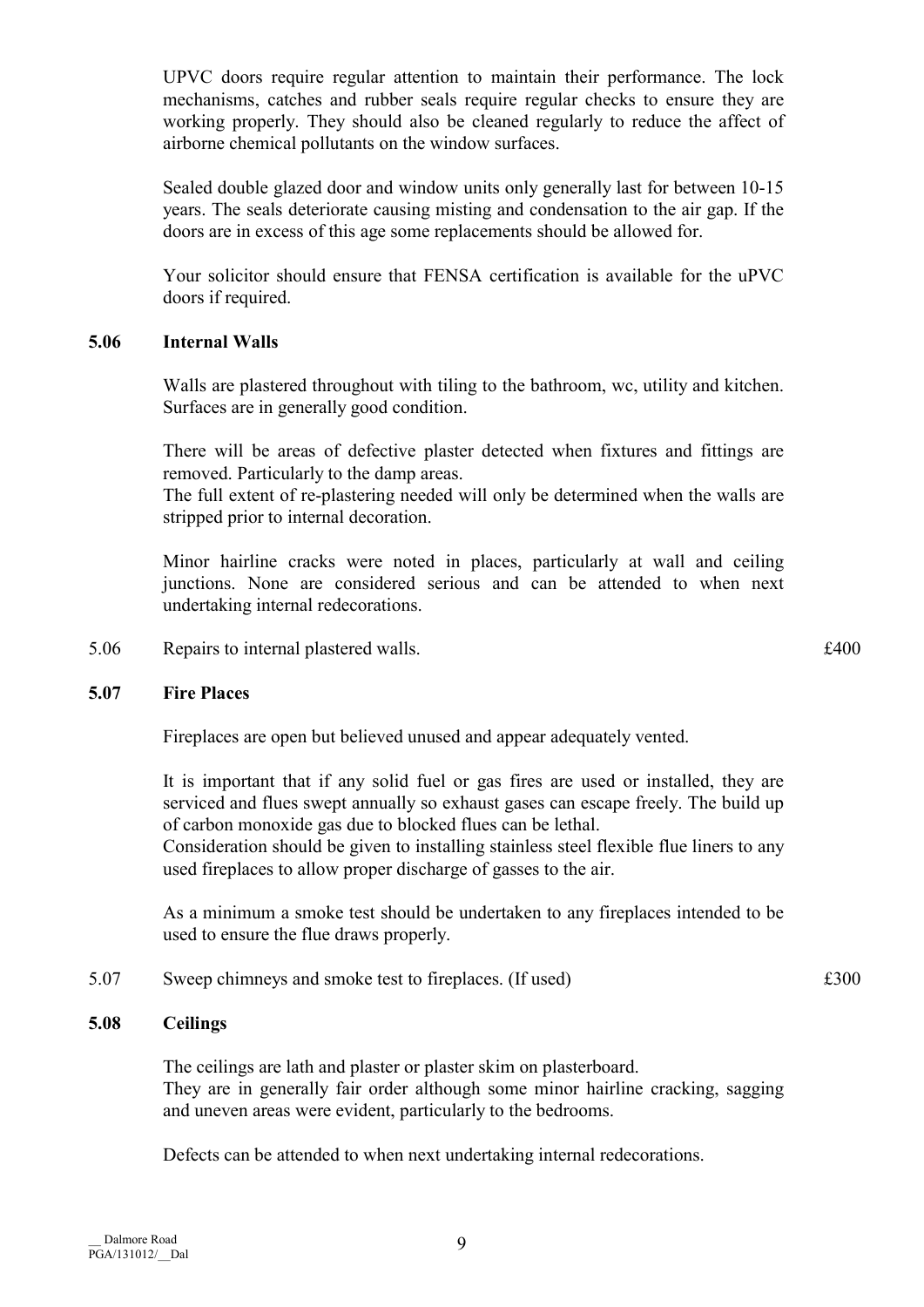Original lath and plaster ceilings that have been overlaid with plasterboard or lining paper are generally stable. Removal of the covering can often disturb the lime plaster which can come away from the timber laths – particularly around old cracks - resulting in larger areas of plaster becoming more likely to come away.

 If the ceilings are to be stripped this should be expected and an allowance included to cover any additional works. Ornate mouldings and coving if disturbed are expensive to replace.

5.08 Repairs to ceilings.  $\text{\pounds}800$ 

# 5.09 Stairs

 Located off the hall and landing. Creaking was noted on some treads. The basement steps are worn and should ideally be replaced.

5.09 Resecure loose stair treads and risers.  $\text{\pounds}400$ 

# 5.10 Floors

 Floor finishes are a mix of exposed boards, carpet, terracotta tiles and laminate. Minor undulations and some creaking were noted to the upper floors.

 A limited inspection to some of the floor structure was achieved from the basement. What could be seen is in reasonable order.

 Without breaking out section, it cannot be determined if the solid floors have a DPM below them. If one is required it would be expensive to renew the whole floor.

 There were fortunately, no significant issues noted to the floors with the limited inspection that was possible.

5.10 Re-fix loose floorboards.  $\epsilon$  5.10 Re-fix loose floorboards.

# 5.11 Joinery

 External joinery is in generally fair condition although some early deterioration was evident to the paintwork and window frames in places. Some repairs are will be required when next decorating externally.

 The fascias are flush with the lower brickwork at eaves level. This is a poor detail and can allow damp ingress and fascia decay if the gutters leak. The fascias should be altered to project beyond the face of the brickwork to prevent possible issues. This will improve roof ventilation at the same time.

Internal softwood doorframes, skirting and architrave's are reasonable order.

5.11 Joinery repairs. (Provisional sum)  $\text{£}1,200$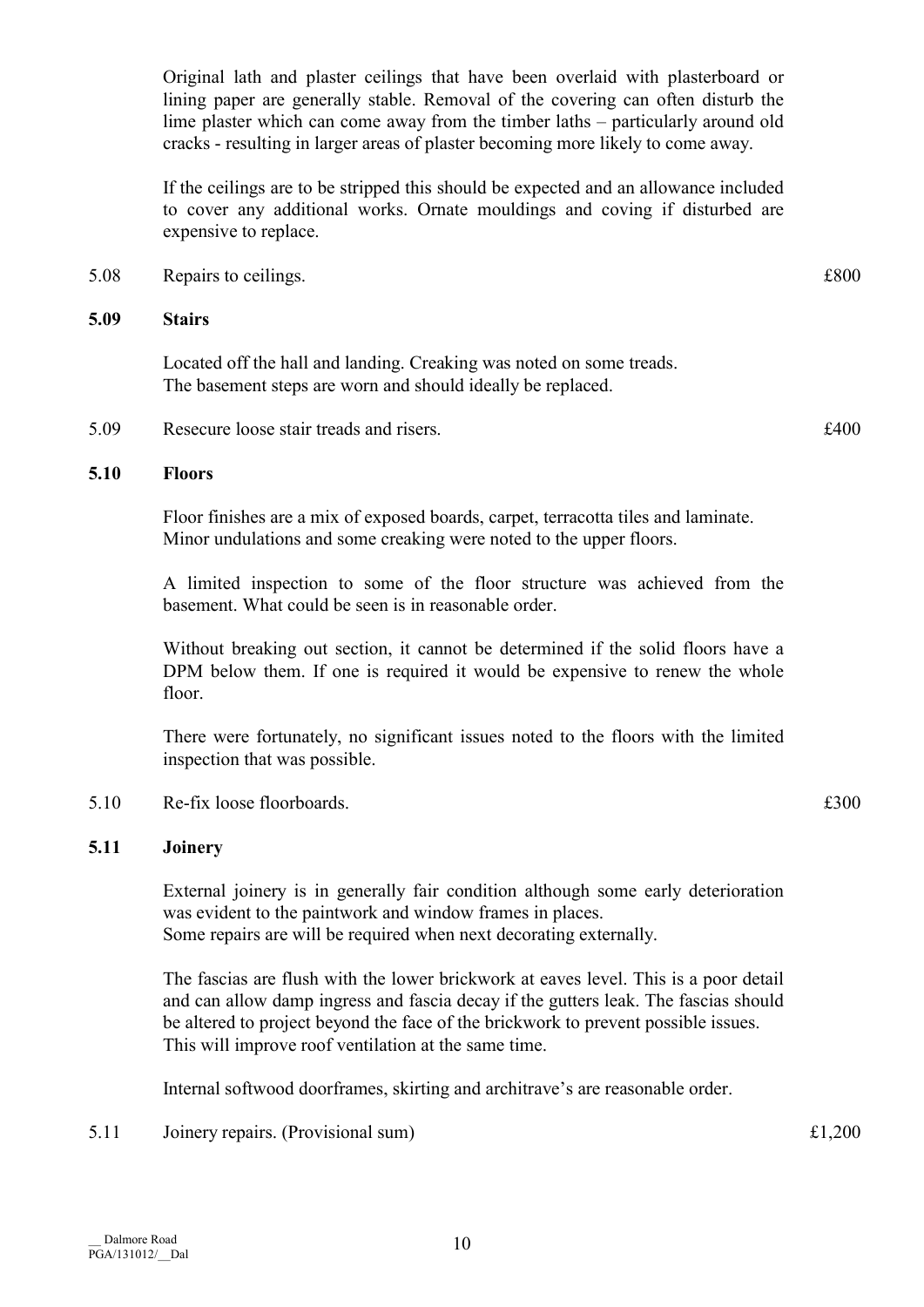# 5.12 Worm and Rot

 It was not possible to fully inspect roof or floor joists due to fixed coverings and carpets. A limited inspection of some of the ground floor timbers was achieved from the basement.

 Evidence of worm was noted to some of the exposed floorboards and roof timbers, although this is not believed to be active.

 In a property of this age, it would be unusual to find no sign of worm or rot. In the unlikely event of active worm infestation being detected, we consider it can be treated in an isolated manner as a maintenance item.

 Allow for full timber survey to be done. This normally involves spraying the roof voids and floor timbers with a preservative and woodworm killer solution. A report should be available free of charge.

5.12 Timber survey and treatment.  $\text{£}1,500$ 

 It is important to obtain copies of guarantees for any treatments that may have been carried out on the property in the past to ensure they can be taken over by the new owner. Your solicitor can advise.

# 6.00 SERVICES

6.01 Electric, gas heating, water and drainage services. Review the design and construction and overall condition of each installation; recommend tests by Qualified Engineers and all remedial action required.

# 6.02 Electric's

The meter and fuse box are located in the basement.

 The electrical system was not inspected in detail. It is understood various alterations have been undertaken on the system over the last few years and that the system was recently checked and current Part 'P' Certification is believed available.

 Spotlights require an adequate air gap and ventilation over them to eliminate/reduce the risk of overheating and fire. This is normally achieved by spacer cones. The spotlights appear ok but should be checked as a precaution. No immediate works are required as the electrical certificate is still valid.

Any electrical work should be done by an NICEIC/'Part P' registered electrician.

# 6.03 Gas

The meter is located in the basement. This feeds the gas cooker and boiler.

# 6.04 Plumbing/Hot Water

Mains water supplies kitchen sink, boiler and water tanks.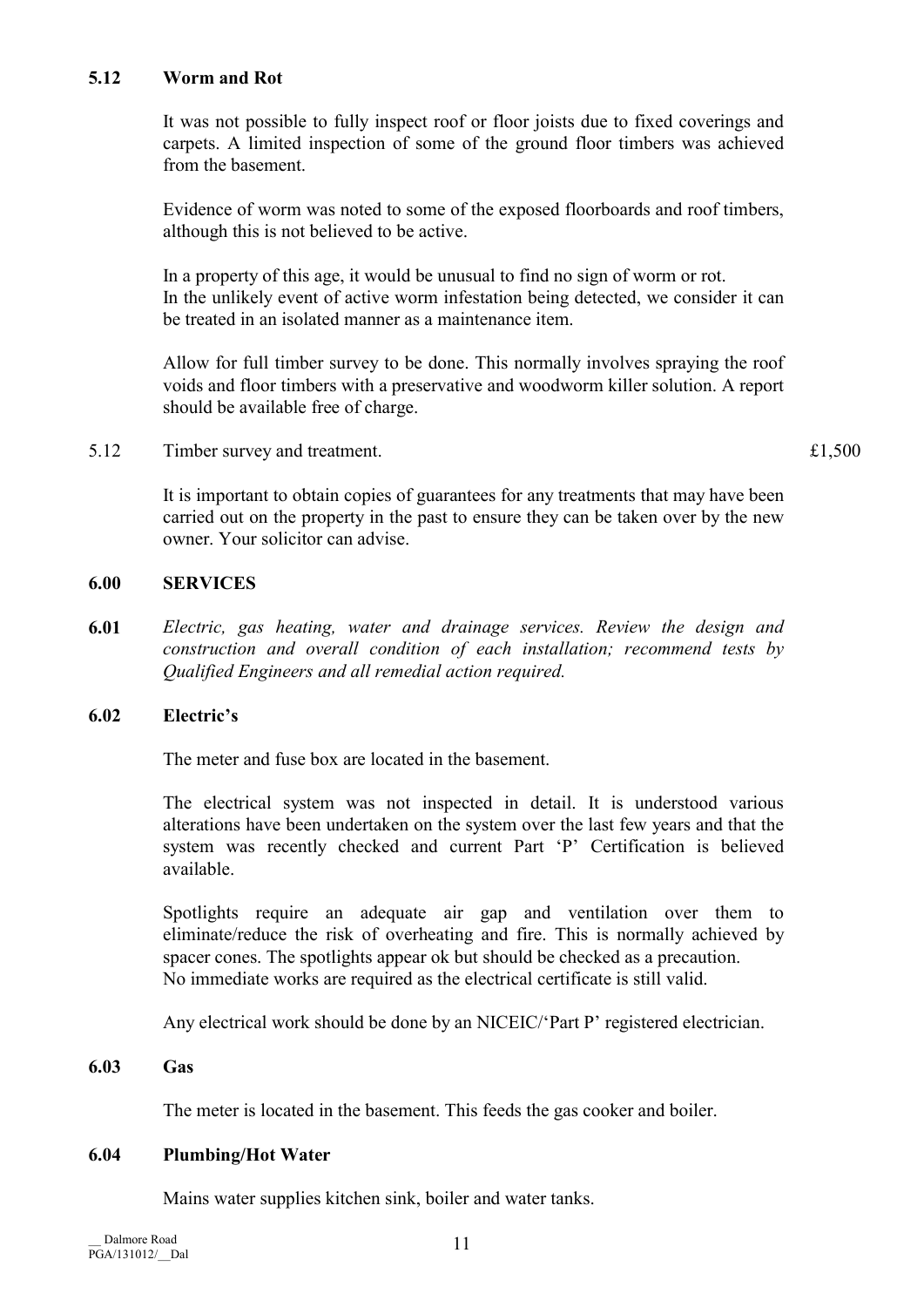It is uncertain if the original lead water main was replaced as part of any earlier refurbishment. Lead is known to be a health hazard, and consideration should be given to replacing any that remain in the property.

 It is uncertain if other concealed pipe work has been lagged. This should be checked as on thawing, frozen pipes can cause serious water damage Pipe and tank lagging is inadequate or missing and this requires improvement.

6.04 Insulate unlagged pipes, tanks and fit lids. £500

### 6.05 Heating

 The central heating system was not inspected in detail. Boilers normally have a maximum serviceable life of between 10-12 years. It is understood the Potterton Suprima boiler that heats domestic hot water and radiators was installed in 2003. It is in reasonable condition and as such should have 3-4 years serviceable life left.

 It is understood recent certificates are available. No immediate works are considered necessary. This should be checked and confirmed and a report provided if unavailable.

 The present installation will provide reasonable background heating. Regular servicing should be carried out to maintain safety and efficiency. Due to the boilers age, fuel bills could be high.

A Gas Safe registered gas engineer should undertake all gas/plumbing work.

#### 6.06 Drains

 Surface water and soil drains discharge to the main drainage installation that is believed to run across the rear of the property. Rainwater goods are uPVC. The system appears to be in fair condition but some general maintenance is required.

 The front bay window down pipe should be extended into the adjacent ACO drain to prevent damp ingress to the adjacent walls.

 The external storm and wastewater gullies are in fair condition, they require clearing and would benefit from the fitting of covers.

 The rear gully adjacent the conservatory is high and is exacerbating damp ingress to the walls. It should be altered in conjunction with the works advised in 5.01. The inspection chamber cover serving the property was lifted. The drains appeared reasonably free flowing although debris to the benchings requires clearing.

| 6.06 | Overhaul of storm and foul water fittings. Works to gullies. | £800 |
|------|--------------------------------------------------------------|------|
| 6.06 | CCTV survey and jetting.                                     | £700 |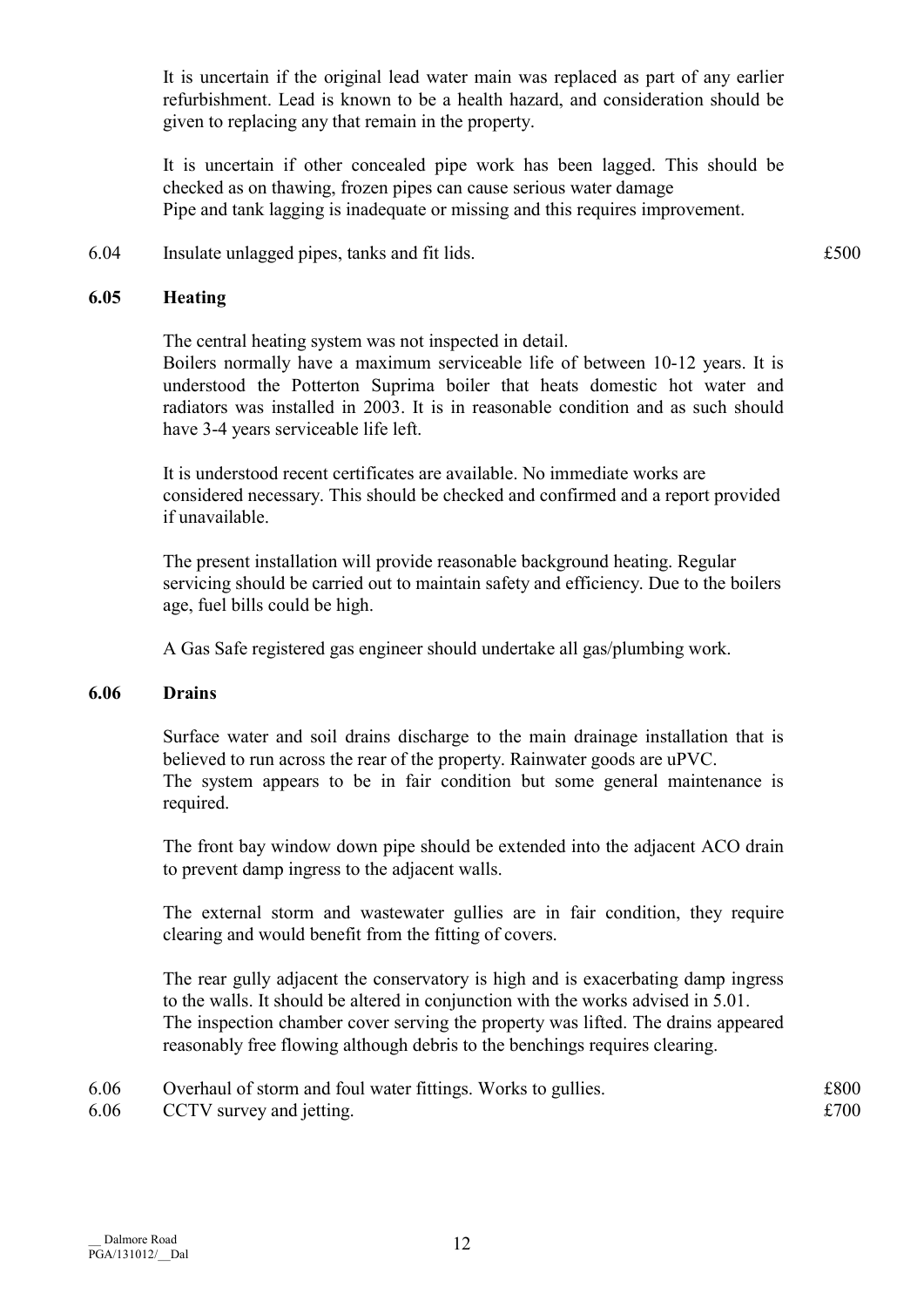### 7.00 FITTINGS AND FINISHES

Describe briefly the condition of the general fittings, sanitary appliances and decorations, recommend remedial action needed.

# 7.01 General Fittings

Kitchen & Utility - Wall and floor units and worktops. In fair order.

# 7.02 Sanitary Fittings

 Bathroom – Wash down WC, wall mounted basin with pillar taps, cast iron bath with bath shower mixer and mains shower.

WC - Wash down we and basin with pillar taps. Sanitary fittings are in fair order.

# 7.03 Finishes

 External decorations are in fair order but showing signs of deterioration. External decorations and joinery repairs will be needed within the next year.

 Ceilings and walls are emulsion finish. Softwood joinery is mainly gloss. Internal decorations are in fair order. The bedroom cracked ceilings require attention.

No costings given for internal decorations as these are not considered essential.

# 8.00 OUTBUILDINGS, GROUND AND BOUNDARIES

Describe briefly the construction and condition of the buildings attached to the main structure, the construction and condition of boundaries and condition of the grounds. Emphasize the remedial action required.

# 8.01 Outbuildings

 The current conservatory is understood to have been built around 6 years ago. It is in generally good order. The roof panels will require regular cleaning to maintain their performance with the seals and gaskets checked at the same time to ensure the roof is maintained in a watertight condition.

The timber shed is in fair order.

# 8.01 Maintenance to outbuildings.  $£700$

# 8.02 Grounds

 As 3.02. The paths and decking could be slippery in wet, icy weather. The front path is cracked in places and requires repair.

 Trees to the right side boundary have caused some damage to the fencing. The tree stump astride the right side boundary requires removal. It is uncertain who is responsible for this and enquiries are advised to establish ownership.

Generally tree roots are the same size as the crown above ground.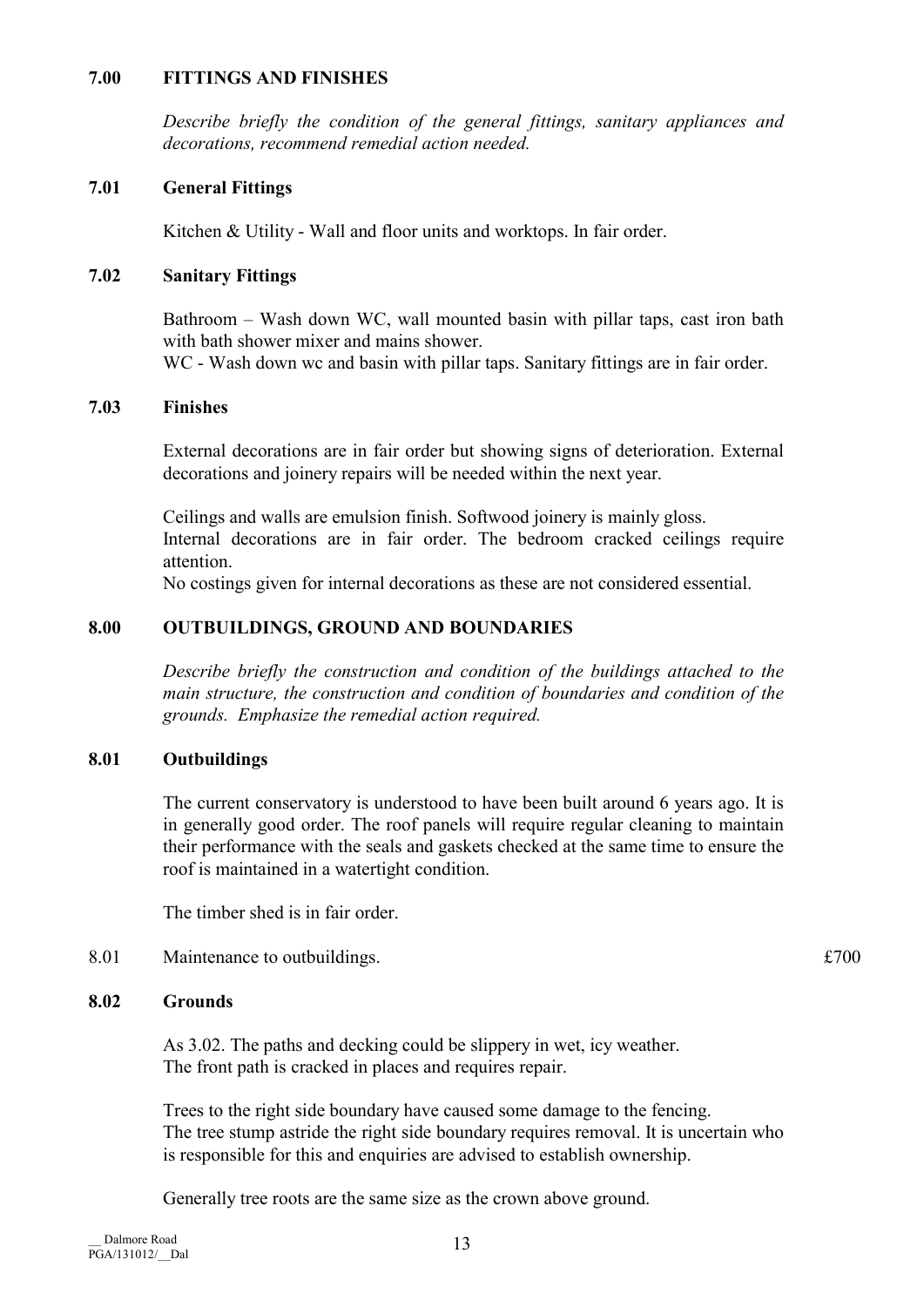The 'zone of influence' of the trees to the front and neighbours left side and rear boundaries are not believed at the moment to be causing any issues with the structure/foundations of the property.

 If pruning of the trees is not undertaken, future damage could result to the boundaries. These and other smaller trees should be regularly trimmed or ideally removed. Enquiries should be made with the local authority and neighbours.

- 8.02 Works to grounds.  $\text{\pounds}600$
- 8.02 Trim trees. Remove tree stump.  $\text{\pounds}1,000$

# 8.03 Boundaries

 Front – Low level brick wall in good condition. Rear – A mix of timber fencing in fair order. Repairs and maintenance is required. The left side front brick pier is fractured and requires repair.

8.03 Boundary repairs/maintenance.  $\text{\pounds}600$ 

 It is advisable your Solicitor checks on the ownership and repair responsibility of the boundaries.

# 9.00 ENVIRONMENTAL FACTORS

Review internal and external environmental conditions, consider improvements to enhance the internal environment daylight ventilation, insulation, noise, safety, health and security aspects.

# 9.01 Thermal

 There were no signs that thermal insulation is present to the walls. Insulation to all roofs requires improvement.

 No allowance has been included for insulation improvement to inaccessible areas as there were no issues to suggest inadequate insulation is a problem at this time.

8.03 Improve loft insulation, where accessible.  $£1,000$ 

#### 9.02 Ventilation

 All rooms can be ventilated with window opening lights. There are no extract fans to the kitchen, utility or bathroom. These should be installed to reduce smells and condensation build-up.

9.02 Install 3no' fans. Check existing.  $\text{\textsterling}900$ 

# 9.03 Safety

 The property is generally acceptable from a safety aspect. Drives, patio, paths and steps could be a slippery in wet icy weather.

 Both electric and gas installations should be regularly checked and serviced by qualified engineers.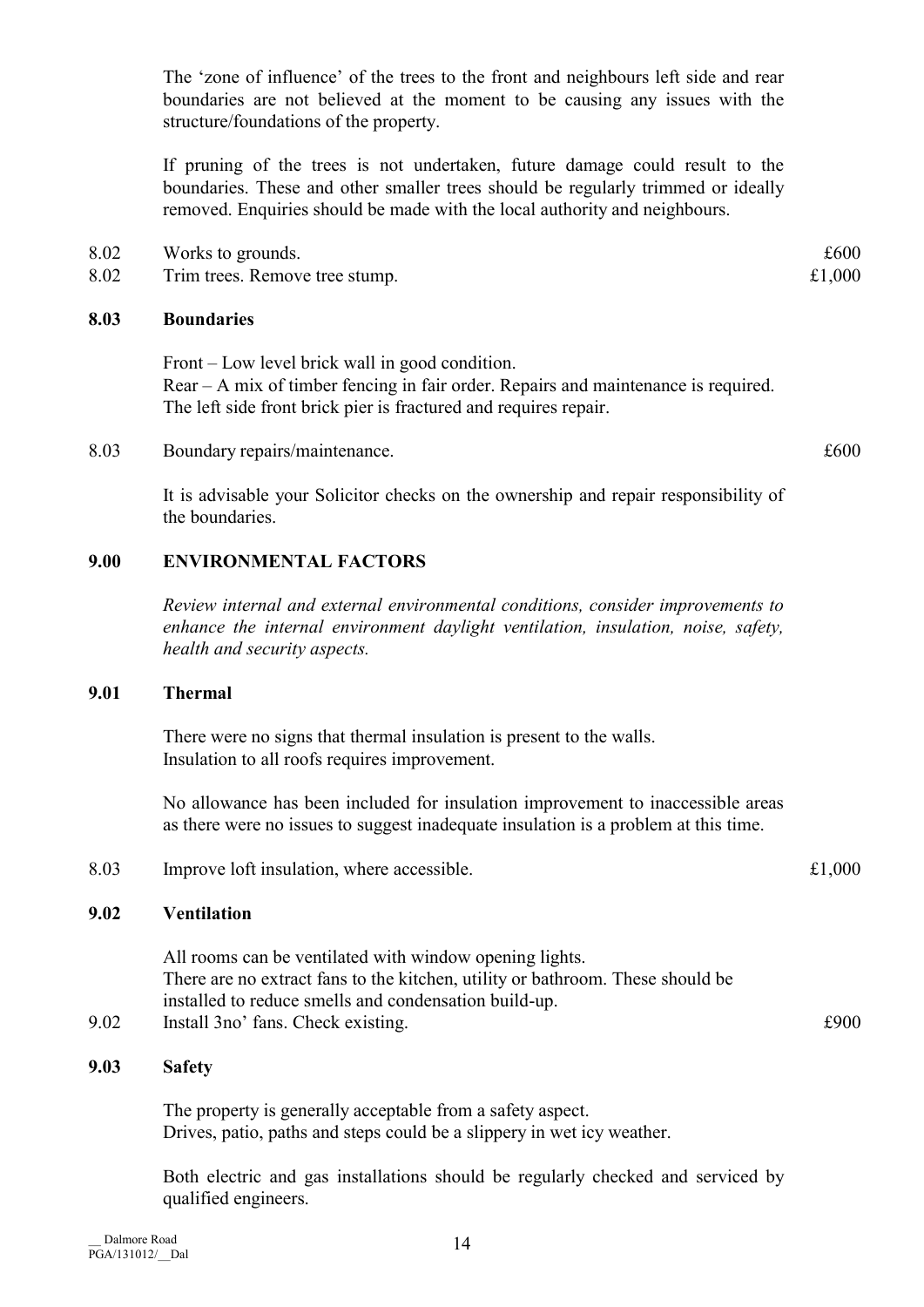#### 9.04 Security

 Consideration should be given to changing the locks to external doors and the provision of additional security to doors and windows.

 Your local Crime Prevention Officer can provide additional advice. It should be noted that inadequate security could affect any insurance claims.

### 9.05 Disturbance

No problem noted at the time of survey.

#### 9.06 Acoustics

No problem noted at the time of survey.

# 10.00 FINANCIAL CONSIDERATIONS

Provide estimated costs for remedial works. Assess maintenance problems. Consider development potential legal obligations and responsibilities.

# 10.01 Defects

 Items considered essential in order to put the building into a good state of repair have been collected separately from those considered desirable to improve the enjoyment of the property.

 Both are listed in Appendix A together with an estimated cost of the works. These costs are approximate and intended as a guide only.

 The works are assessed as if a jobbing builder was carrying out general works and specialists sub-contractors carrying out specialist work.

# 10.02 Maintenance

 The property has been intermittently maintained over the last few years. External repairs, improvements and redecorations will be required in the next year.

 Some internal updating is required and better use could be made of the available space.

Damp issues to the rear walls needs addressing and the roofs require an overhaul.

# 10.03 Planning

 I am not aware of any special planning provisions or any proposed extensions or building in the area.

 It is understood that the property is being sold with freehold possession without encumbrances.

Ownership of boundaries and responsibility for maintenance should be confirmed.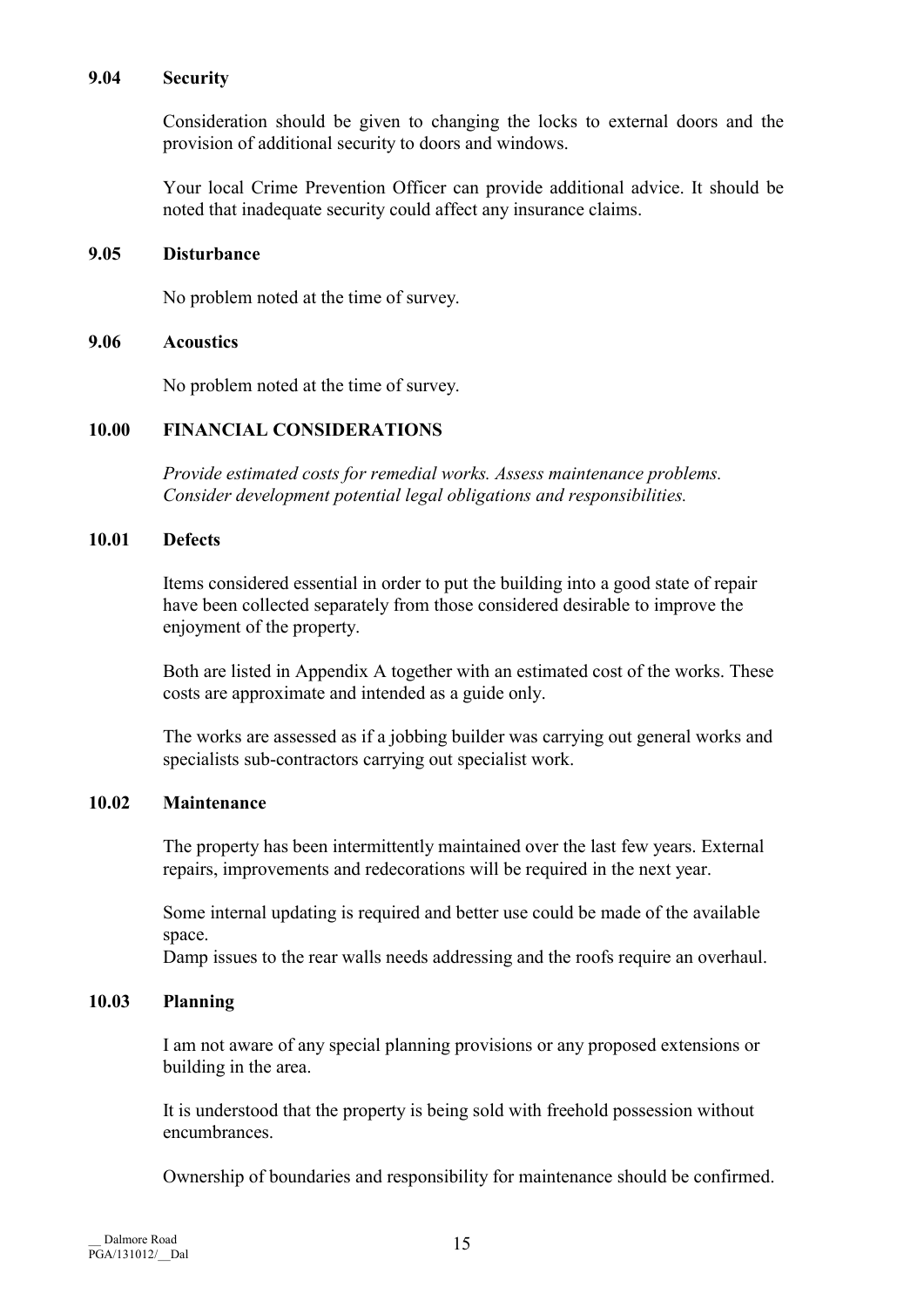Fixtures and fittings should be the subject of a separate agreement.

 It is not believed the property is within a conservation area or is subject to restricted development. It is not believed to be listed.

Enquiries with the council planning department should confirm this.

 No doubt your legal advisor will determine the situation and advise you accordingly on the aforementioned and any other relevant issues.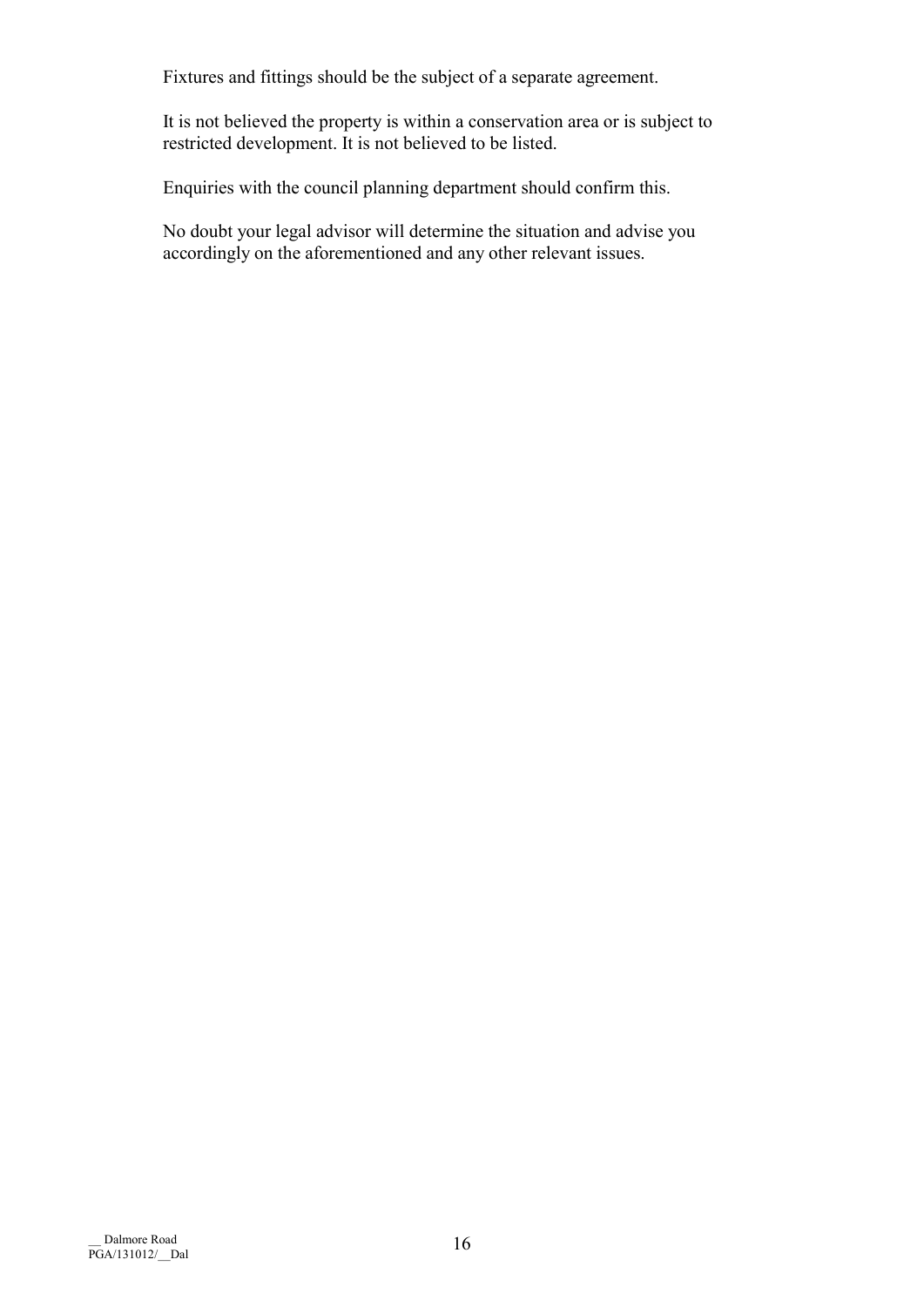# 11.00 CONCLUSIONS

Highlight salient features. Point out areas for further investigation. Relate the condition of the property to that of similar properties. Special advice.

- 11.01 The property offers good sized accommodation.
- 11.02 Apart from any areas identified the structural walls are in reasonable order. The brickwork pointing requires attention in places and damp ingress issues require attention.
- 11.03 The main roof is original and will require regular on-going maintenance until it is recovered. Ventilation and insulation requires improvement.
- 11.04 The property fabric is in fair condition but will require some repairs and external redecorations in the next year if further deterioration is to be avoided.
- 11.05 Windows require repairs and general maintenance.
- 11.06 Internal decorations are in fair order.
- 11.07 The electrical installation is believed to be in reasonable condition and current test and safety certificates are believed to be available.
- 11.08 The central heating and hot water system will require regular servicing. The boiler is likely to require renewal in 3-4 years.
- 11.09 Sanitary and kitchen fittings are in fair/good order.
- 11.10 The repairs and maintenance required are generally to be expected for this age and type of property, with the exception of the damp ingress.
- 11.11 It would be advisable to possibly seek a reduction in the purchase price to offset some of these costs listed in Appendix A under essential.

Survey Ends.

Paul Anderson. MRICS, MCIOB 24 October 2013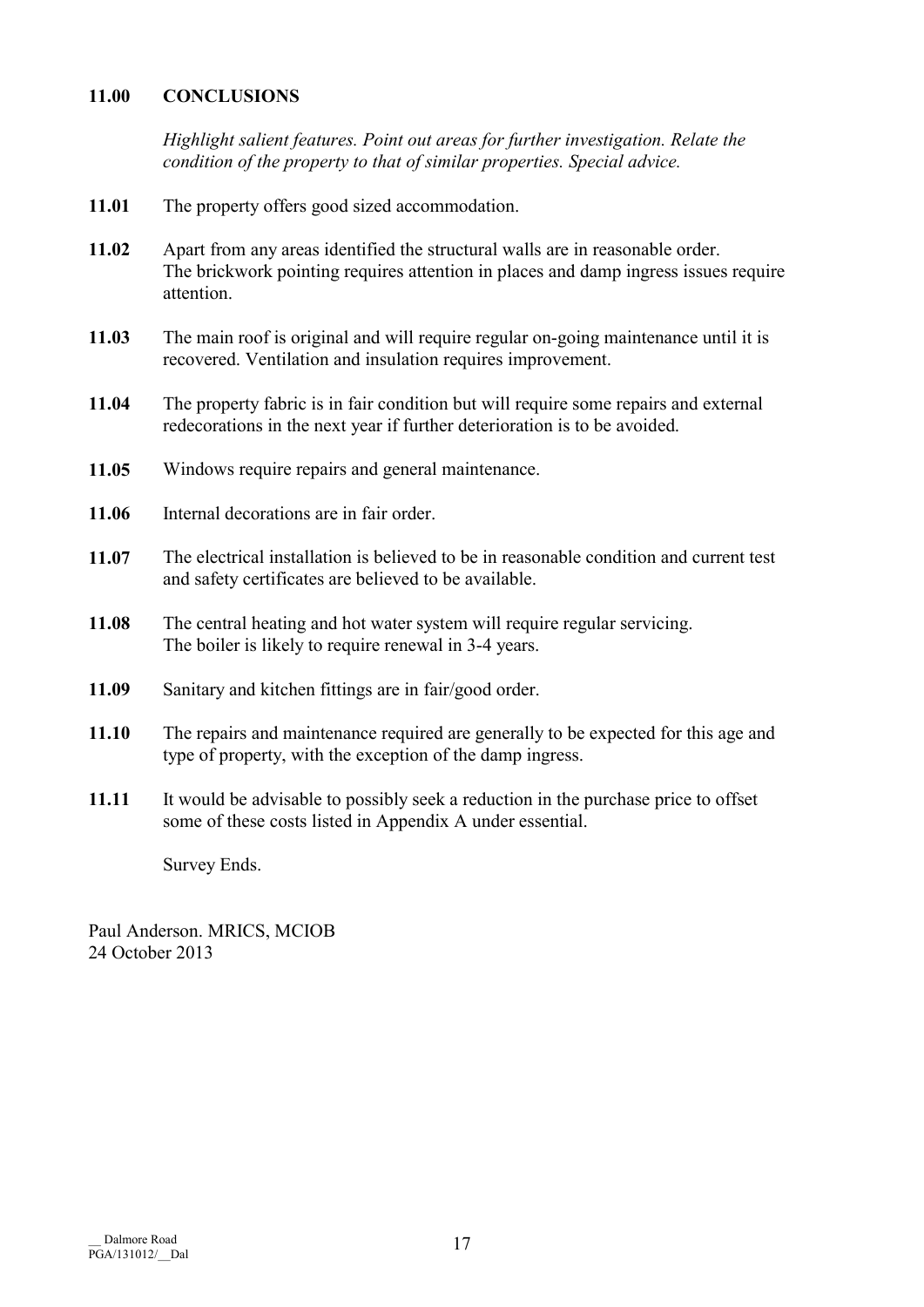# APPENDIX 'A' - COST SUMMARY

# REMEDIAL WORKS

# Works Considered Essential

| 4.06 | Repairs to brickwork, pointing and masonry.                     |              | £1,500  |
|------|-----------------------------------------------------------------|--------------|---------|
| 5.01 | Remove plinth & repair brickwork.                               |              | £1,200  |
| 5.01 | Reduce levels of rear patio and side path and reinstate paving. |              | £3,500  |
| 5.01 | Install additional airbricks to external walls.                 |              | £400    |
| 5.02 | Maintenance and repairs to chimney stacks.                      |              | £1,000  |
| 5.03 | General overhaul of main roof.                                  |              | £1,200  |
| 5.03 | Annual repairs until roof is recovered.                         |              | £500    |
| 5.03 | Improve ventilation to roofs.                                   |              | £1,800  |
| 5.04 | Repair and overhaul timber windows. (Provisional sum)           |              | £2,500  |
| 5.04 | External decorations to all previous painted joinery. (Year 3)  |              | £3,500  |
| 5.04 | Scaffold access. (Provisional sum)                              |              | £3,000  |
| 5.11 | Joinery repairs. (Provisional sum)                              |              | £1,200  |
| 6.06 | Overhaul of storm and foul water fittings. Works to gullies.    |              | £800    |
|      |                                                                 | <b>Total</b> | £22,100 |

# Works Considered Desirable

| 5.01 | Reduce front ground levels and construct new retaining wall. |              | £4,000  |
|------|--------------------------------------------------------------|--------------|---------|
| 5.06 | Repairs to internal plastered walls.                         |              | £400    |
| 5.07 | Sweep chimneys and smoke test to fireplaces. (If used)       |              | £300    |
| 5.08 | Repairs to ceilings.                                         |              | £800    |
| 5.09 | Resecure loose stair treads and risers.                      |              | £400    |
| 5.10 | Re-fix loose floorboards.                                    |              | £300    |
| 5.12 | Timber survey and treatment.                                 |              | £1,500  |
| 6.04 | Insulate unlagged pipes, tanks and fit lids.                 |              | £500    |
| 6.06 | CCTV survey and jetting.                                     |              | £700    |
| 8.01 | Maintenance to outbuildings.                                 |              | £700    |
| 8.02 | Works to grounds.                                            |              | £600    |
| 8.02 | Trim trees. Remove tree stump.                               |              | £1,000  |
| 8.03 | Boundary repairs/maintenance.                                |              | £600    |
| 9.01 | Improve loft insulation, where accessible.                   |              | £1,000  |
| 9.02 | Install 3no' fans. Check existing.                           |              | £900    |
|      |                                                              | <b>Total</b> | £13,700 |

The above costs do not allow for any specialist fees or V.A.T.

 It should also be noted that these costings are for guidance purposes only and do not represent an actual estimate from a builder.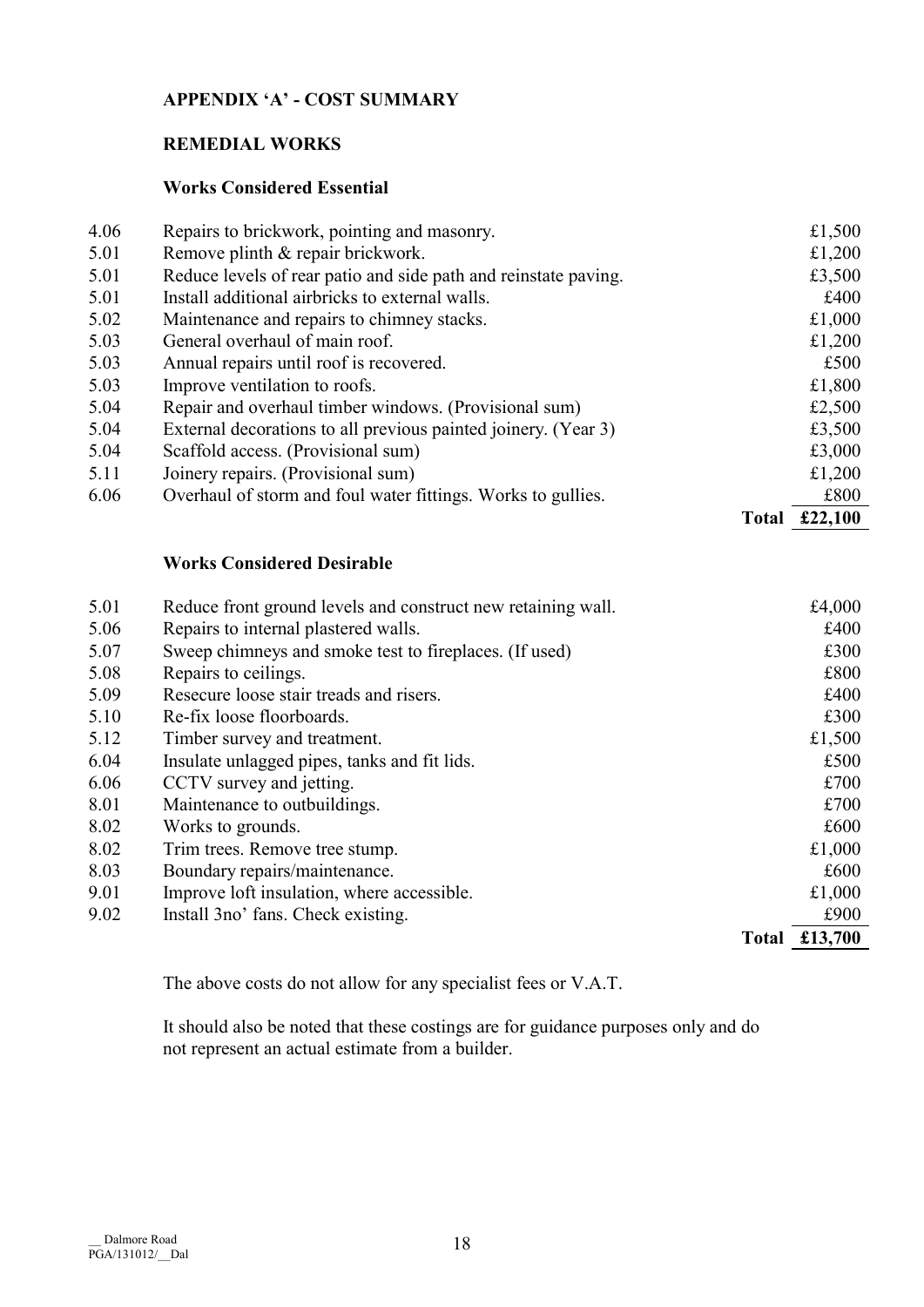# Appendix B – Contractor List

The following are a guide to recommended contractors for general and specific works. Additional advice can be provided as required.

| <b>Trade</b>               | <b>Contractor details</b>              | <b>Contact numbers</b> |
|----------------------------|----------------------------------------|------------------------|
| General Building/Roofing   | <b>Scott Bennett</b>                   | 0208 333 0452          |
|                            | London & Kent Construction             | 07956 467964           |
| <b>Windows Replacement</b> | Philip Barton                          | 0208 285 5184          |
|                            | 1 <sup>st</sup> Independent widows Ltd | 07885 474800           |
| Kitchens and Bathrooms     | John Anderson                          | 07884 107116           |
|                            | <b>Anderson Kitchens and Bathrooms</b> | 01473 890901           |
| Painting and Decorating    | Paul Chatt                             | 07778 907604           |
| Painting and Decorating    | Mark Bradley                           | 0208 302 9586          |
|                            | <b>Brushstrokes</b>                    | 07940 564779           |
| Electrics                  | Mike Parham                            | 01689 834307           |
|                            | Parham Projects                        | 07814820894            |
| Plumbing/Heating           | Osman Emin                             | 01689 830348           |
|                            | Pro Therm                              | 07956 835187           |
| Drains etc                 | <b>Bill Kenny</b>                      | 01689 898274           |
|                            | <b>Bill Kenny Builders</b>             | 07956 267478           |
| Tree Surgery/Groundworks   | <b>B</b> Winder                        | 0800 1978949           |
|                            | Oakland's Tree care                    | 01322 433244           |
| Garden Maintenance         | Peter Farnley                          | 0208 333 7772          |
|                            | <b>Garden Services</b>                 | 07941 533640           |